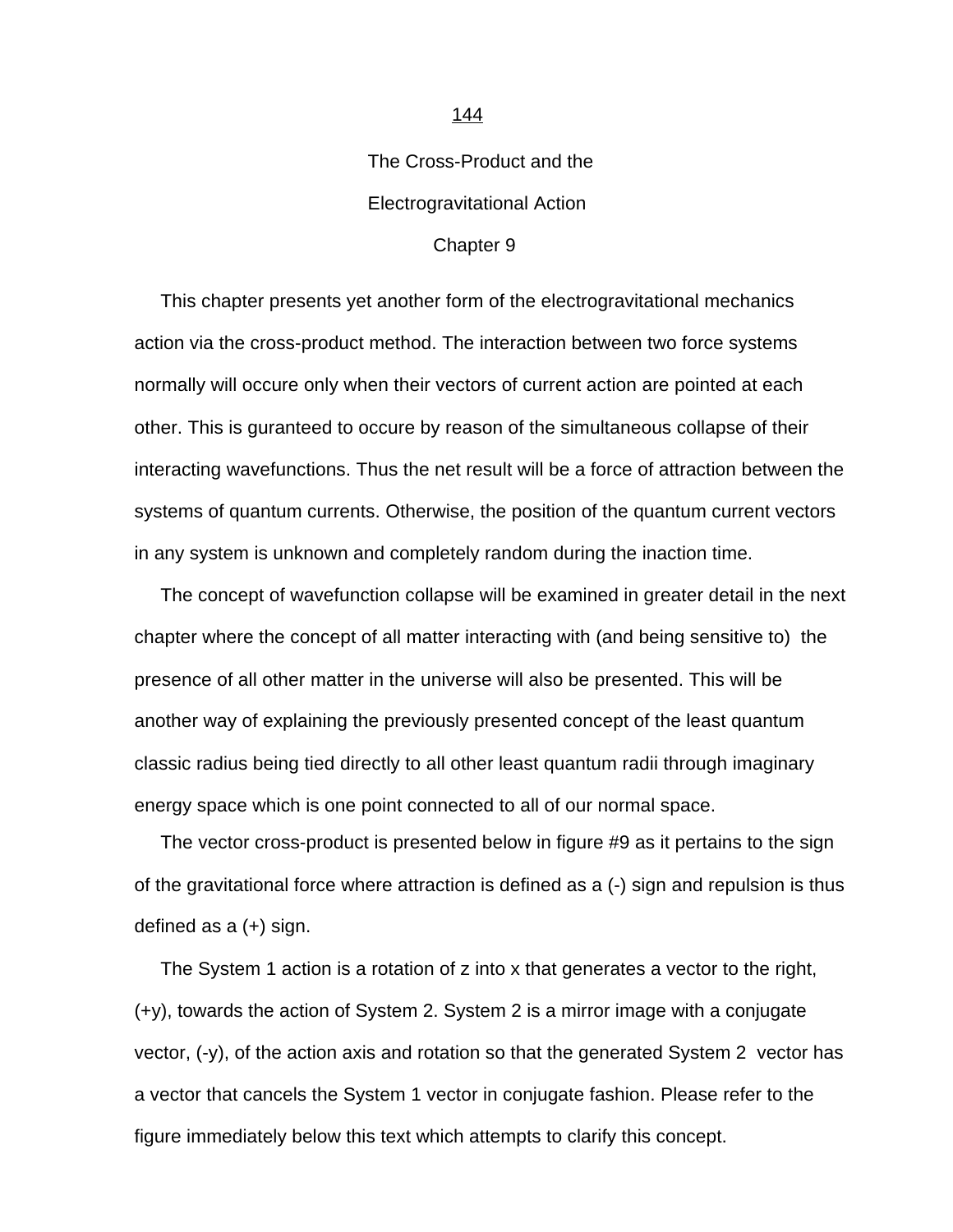

$$
(259) \quad \mathsf{A1} \; := \; \begin{pmatrix} 0 \\ 0 \\ 1 \end{pmatrix} \qquad \mathsf{B1} \; := \; \begin{pmatrix} 1 \\ 0 \\ 0 \end{pmatrix} \tag{260}
$$

System 1, rotation is Z into X System 2, rotation is Z into -X

$$
\begin{array}{c}\n\text{A2} \quad \text{=}\n\begin{pmatrix}\n0 \\
0 \\
1\n\end{pmatrix} \quad\n\text{B2} \quad \text{=}\n\begin{pmatrix}\n-1 \\
0 \\
0\n\end{pmatrix}\n\end{array}
$$

Vector cross-product of system 1 is: Vector cross-product of system 2 is;

(261) 
$$
Sys1 := A1 \times B1
$$
 (262)  $Sys2 := A2 \times B2$ 

$$
Sys1 = \begin{pmatrix} 0 \\ 1 \\ 0 \end{pmatrix}
$$
 
$$
Sys2 = \begin{pmatrix} 0 \\ -1 \\ 0 \end{pmatrix}
$$

The total product of system 1 and 2 will yield the sign of the unit-scale electrogravitational action as:

(263) <sup>F</sup> g1 Sys1.Sys2 or, <sup>F</sup> <sup>=</sup> g1 <sup>1</sup>

which is defined as a force of attraction by standard convention. The total interaction is independent of a preferred choice of axis or system since the reaction is always the conjugate of the action system. The result is always attraction.

[Figure #9](#page-0-0)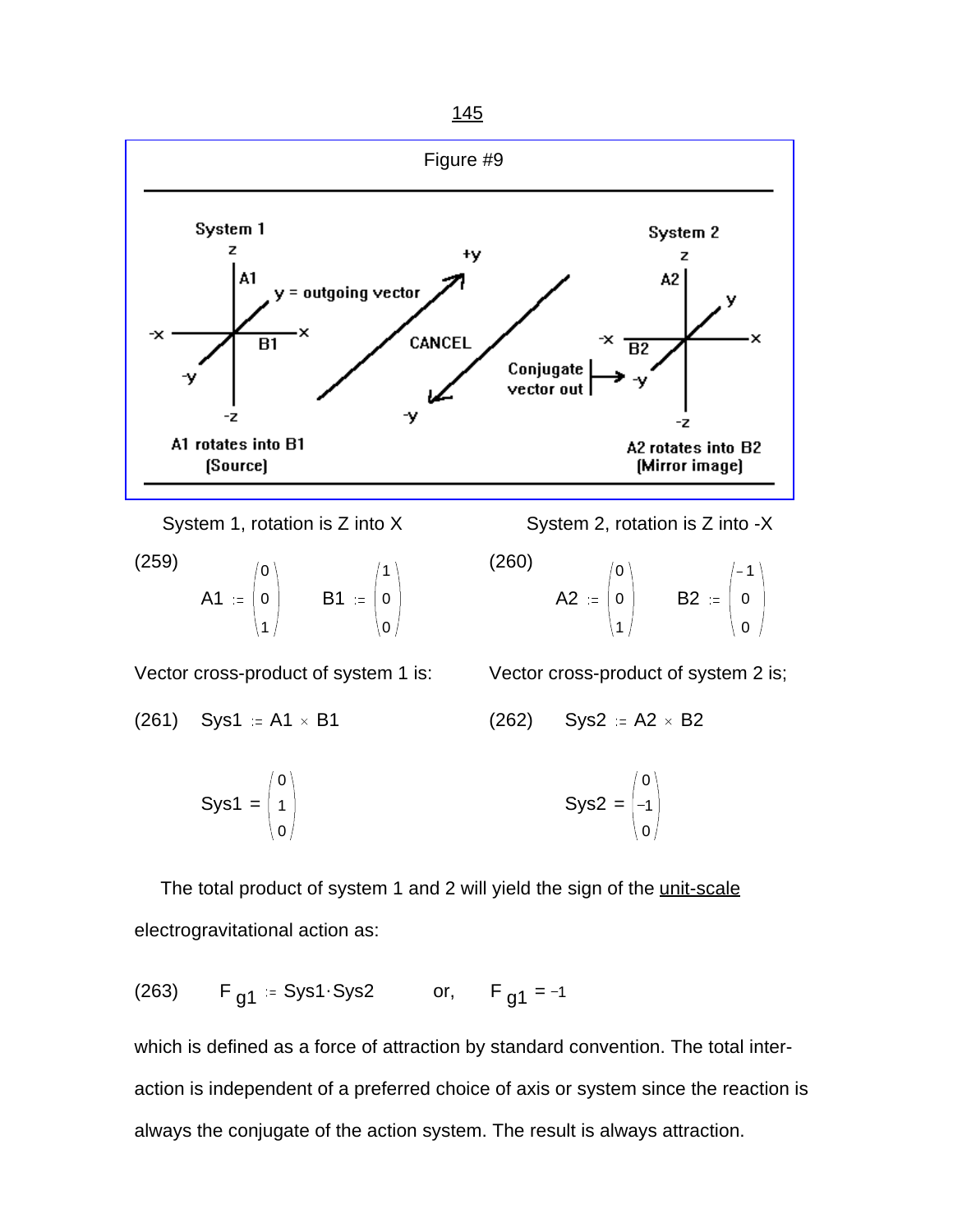The vector cross-product in system 1 on page 145 previous may be oriented starting with z, x, -z, or -x for A1 as long as the right hand rule is applied for placing B1 immediately after A1 in the next clockwise right-angled position. <u>The outgoing</u> vector is always aligned along the y axis and is taken as beginning from the origin of the Cartesian system that is comprised of the x, y, and z reference lines as shown above. The reaction involving system 2 is the mirror image and therefore the conjugate of system 1 no matter what the original orientation of system 1 may have initially been. Therefore the resultant force between system 1 and system 2 is always one of attraction. This may be verified by the reader by changing the beginning axis of A1 and B1 in system 1 and then also changing A2 and B2 in system 2 to reflect a conjugate mirror image of system 1. The total interaction force shown as Fg1 will always be one of attraction. (B1 must follow A1 in a clockwise right-angled fashion.)

 It is postulated by this author that the action from system 1 is felt by system 2 instantaneously but the reaction from system 2 is felt by system 1 at the limiting velocity of light in free space. This is by reason that there exists a constant radius involving the classical radius of the electron,  $(\mathsf{l}_\text{q})$ , that is connected to the singular imaginary space interconnect that connects all of normal space to one point in imaginary energy space. It is this distance that is related to the instantaneous action. The other radius is a variable and is the distance in normal space between system 1 and system 2. It is this distance that is related to the reaction limiting velocity of light in free space. By imaginary space I do not mean *not real* but rather purely reactive energy such as purely inductive or capacitive standing wave energy connecting all of normal space to one energy source in alternate space-time. That space exists as a time slice right next to our normal space and supports our space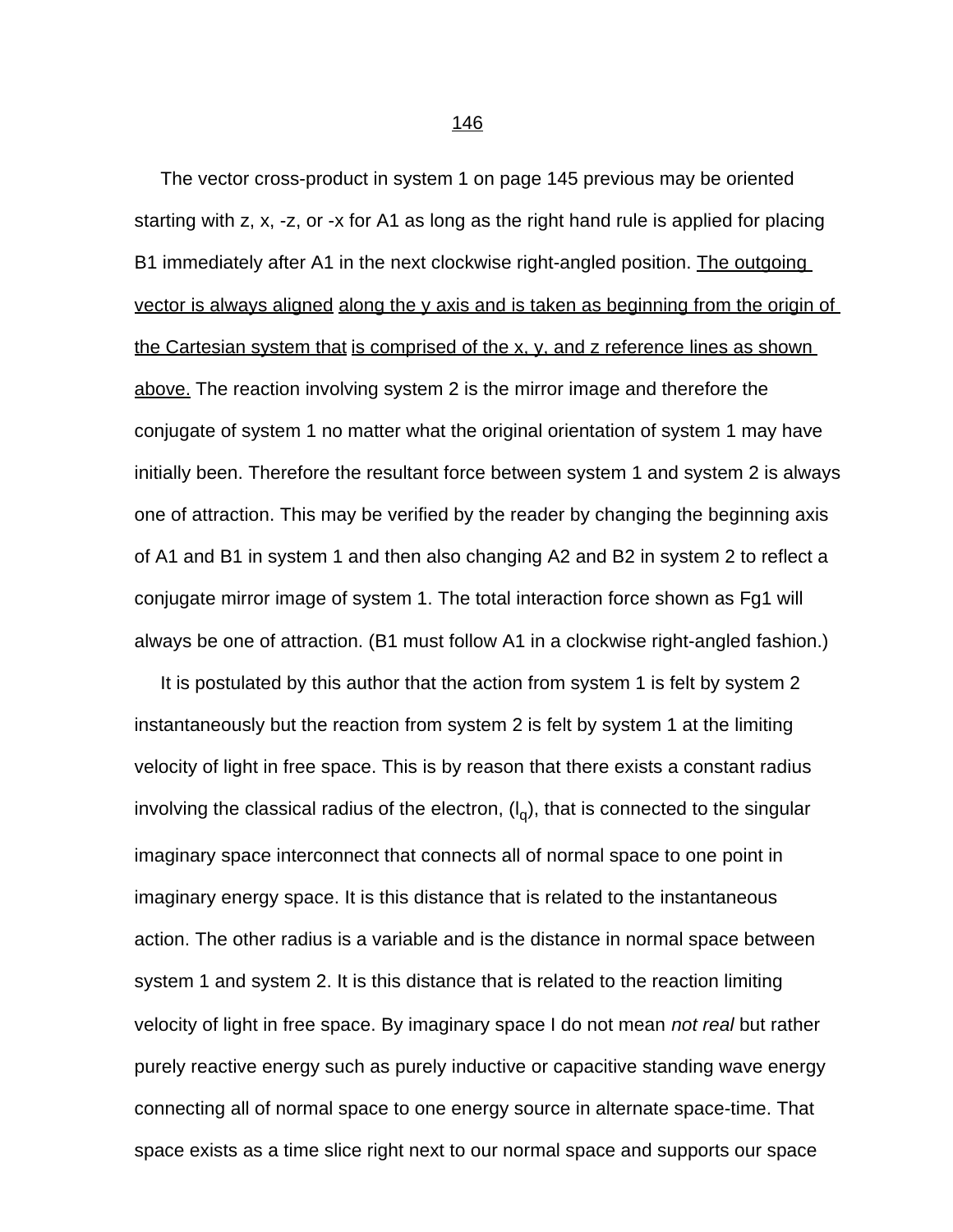much like a projector supports a virtual world upon a movie theater screen. Our normal space however is three dimensional and is comprised not only of standing field-wave energy (mass) but also supporting living beings endowed with selfvolition of thought and physical action. It is further postulated that the energy-space that supports normal space can start or stop normal space action at any time for any required length of time and without normal space beings being any the wiser.

 The above postulate places our normal space at the complete mercy of a higher ordered energy and intellect. While a large number of scientists feel comfortable in dismissing the concept of there being a God that is the all creator, I personally feel that a comprehensive *Theory Of Everything*, (TOE), must logically include such a possibility in its basic concept since God is energy and energy is everything.

 The ability to start or stop normal space at any time for any length of time allows for adjustment as necessary for maintaining reasonable normal space continuity when tears or rips in our space begin to appear or become a threat to normal space existence, (A nuclear explosion for instance.) It also allows for evolvement adjustment of the species which is not of course what Darwin suggested at all. Present day evolvement of the species is rather more likely the result of a huge amount of constructive input and not in any sense an accident by way of what is called natural selection. If what Darwin suggested was the only prime mover in evolution this would indeed be a very bizarre if not totally barren planet. There is not enough elapsed time for random molecular opportunity to allow for the possibility of present day evolution from the primordial soup to what is now evolved. It is also a law of thermodynamics that guarantees that matter tends to devolve by entropy rather than constructively evolve over time. This is also a form of Murphy's law wherein it is stated, "anything

процесс в политика в 147 године в 147 године в 147 године в 147 године в 147 године в 147 године в 147 године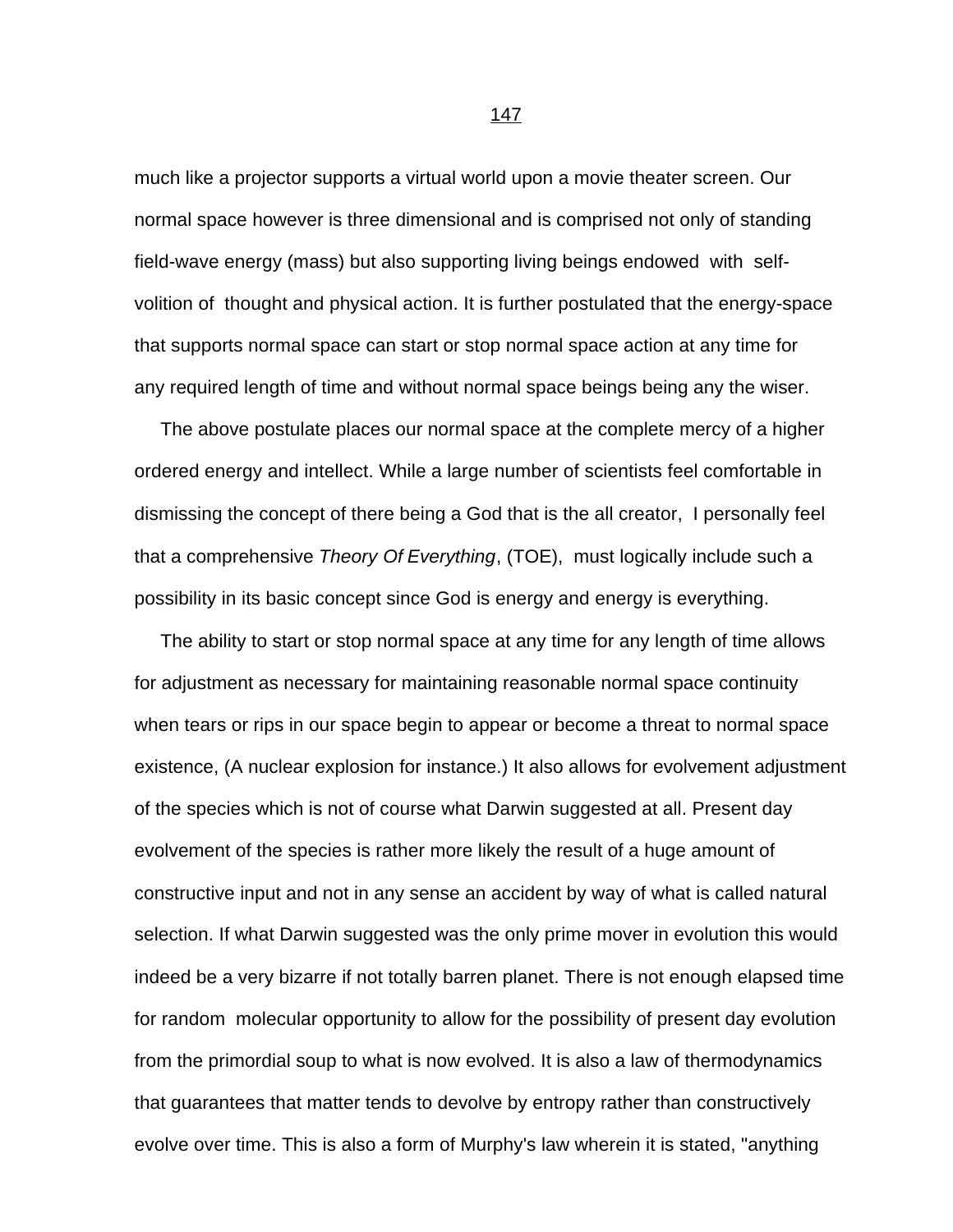that can go wrong will go wrong." This leaves no room for events to *naturally* go right.

 Perhaps a way of further illustrating normal space matter existing as supported field-mass from imaginary energy-space is to have the reader think of themselves as only existing during a strobe light flash such as are sometimes seen at dance clubs. There could be many other worlds of action going on between the flashes that the reader would be totally unaware of. Time-slices are a familiar concept in computer technology such as running several programs at once. (A part of each program is actually run at any one time and the computer keeps track of which part belongs to which program.) Therefore continuous motion is apparent to the observer but in the fine scale the action is composed of slices of time. Thus one program is not allowed to run into or become a part of another program at any time. Truly, every hair is accounted for on the collective pate of reality. Also, the time line is always in one direction since the microprocessor clock does not run backwards. This is a parallel for what we take as the unidirectional arrow of time in normal space. Therefore, only the master programmer has access to what has occurred in the past concerning the normal space program.

 The utilization of the vector cross-product has a parallel in the unidirectional sense since it is generated at right angles to two non-parallel vectors and is somewhat also like the concept of the Big Bang since it has a point beginning and is possibly open-ended as to its eventual limit. Also the vector cross-product has the feature of being non-commutive in that A x B is not equal to B x A. In fact, A x B =  $\cdot$  (B x A). This guarantees a force of attraction for the case of mirror image symmetry involving the reaction vector as compared to the original action vector. Further, the relationship of the magnetic vector potential to the vector cross-product can be illustrated to be a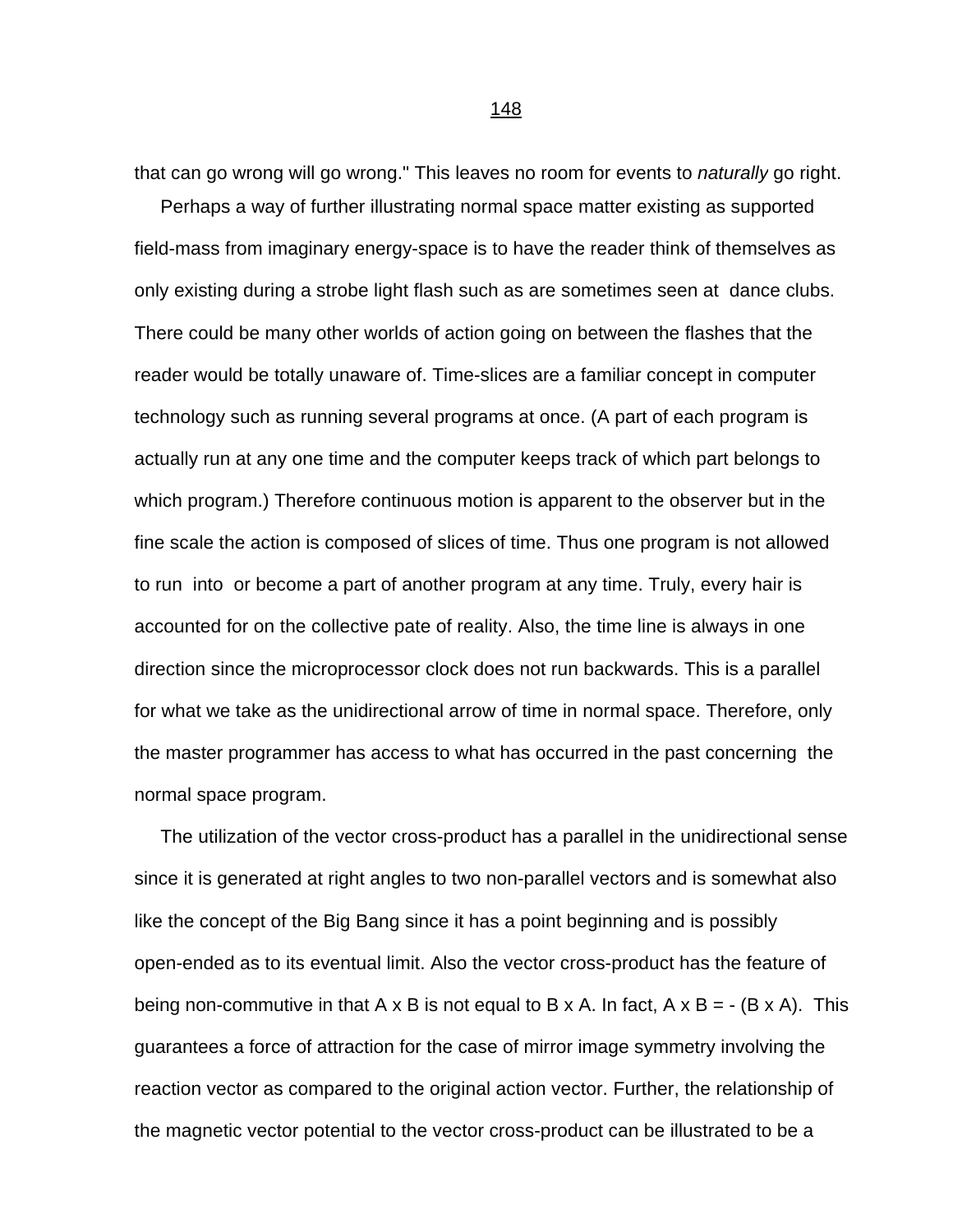very close one indeed.

 One of the strongest arguments against an electromagnetic connection to the gravitational field was that an electromagnetic field can be shielded against while the gravitational field cannot. Further, the electromagnetic field has a bipolar aspect consisting of a negative and positive sense in the field and is a closed field such that all magnetic lines form a closed loop. Also, the gravitational field apparently has no counterpart aspect of repulsion as does the magnetic or electric fields. The **m**agnetic **v**ector **p**otential **1** CAN however act through the best of shielding and when combined with the concept of the vector cross-product of two quantum uncertain currents acting 90 degrees to each other, the quantum electrogravitational action is generated that we take to be what is currently called gravity. Even though the action is unidirectional and always outwards from the origin, the reaction is a mirror image and is the conjugate of the action vector in every way. Thus the total interaction that occurs in part in normal space is closed through the classic quantum radius points through imaginary energy space while to an outside observer in normal space it would appear that a monopole action had just occurred.

 It has been demonstrated that the wavefunction of an electron may be changed in a region where there is no magnetic field of flux. Therefore the magnetic potential vector (**A**) appears to be able to affect an action in the absence of its (**B**) field.

Note (1) above: See the article, "Quantum Interference and the Aharonov-Bohm Effect", Scientific American, April 1989, pages 56-62 by Yoseph Imry and Richard A. Webb for a very lucid explanation of the quantum aspects of the electric scalar potential and the magnetic vector potential and how they cannot be shielded against.

<u>149 - Johann Stein, Amerikaansk politiker (</u>

<sup>---------------------------------------------------------------------------------</sup>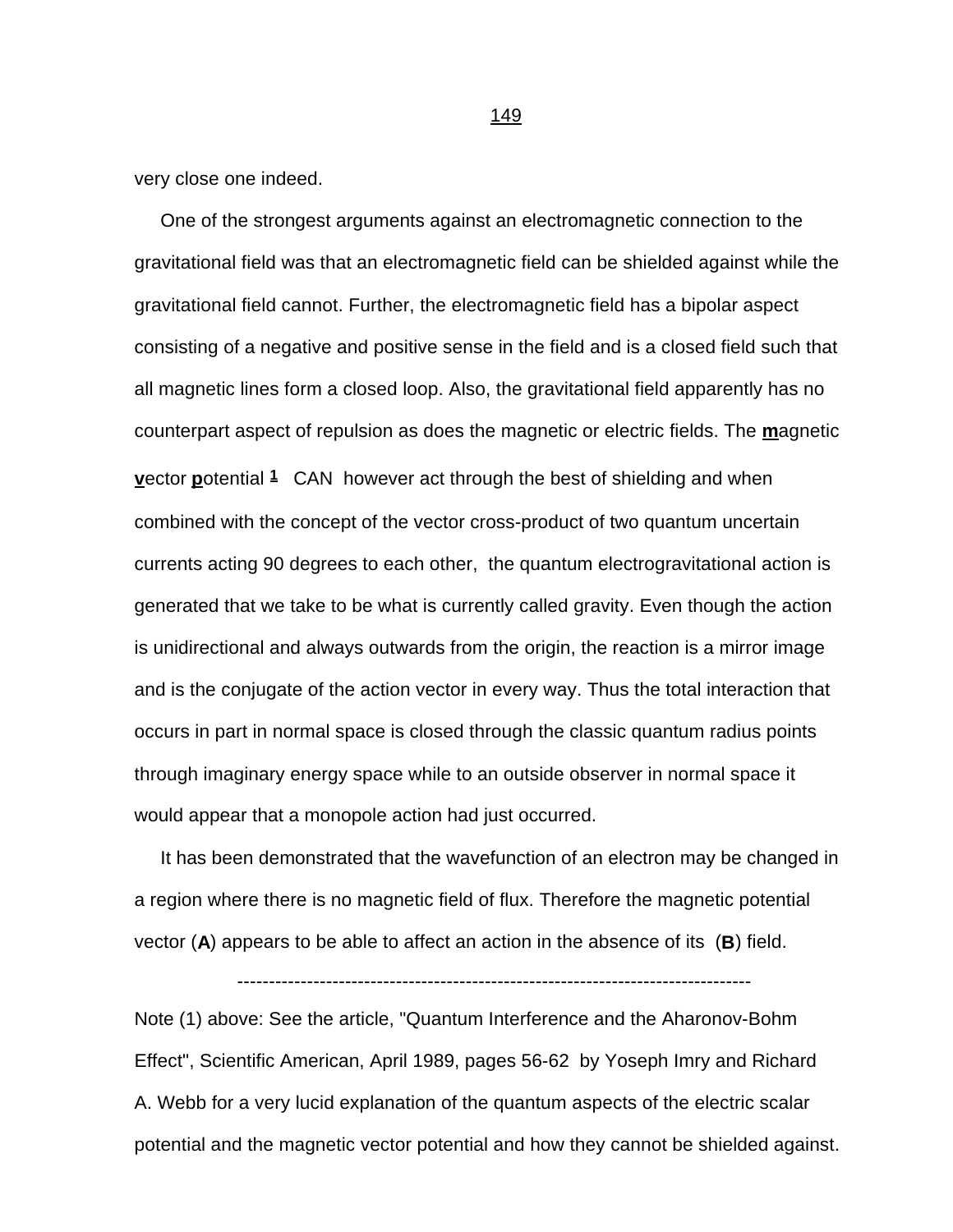Partial quotes from the article referenced in footnote 1 on page 149 previous are; "When the theories of relativity and quantum mechanics were introduced, the potentials, not the electric and magnetic fields, appeared in the equations of quantum mechanics, and the equations of relativity simplified into a compact mathematical form if the fields were expressed in terms of potentials." Also is further quoted; "The consequence of the Aharonov-Bohm effect is that the potentials, not the fields, act directly on charges."

 The cross-product potential method described previously is now presented below for a two system interaction involving current vectors 90 degrees to each other that are generated by the uncertainty of charge position occurring in the right-hand rule fashion in system 1 and which then cause a mirror image conjugate reaction in system 2. This will be for systems at the atomic Bohr radius during wave function collapse.

Let the following parameters be established:

| Electron charge.                 |
|----------------------------------|
| Free space permeability.         |
| Mag. rotational vector velocity. |
| Classic electron radius.         |
| Bohr n1 radius.                  |
|                                  |

$$
\theta \ := \ \frac{\pi}{2} \qquad \qquad \qquad \varphi \ := \ \frac{\pi}{2}
$$

 Now let the following establish the system 1 action involving the two right angled currents generated by quantum charge position uncertainty;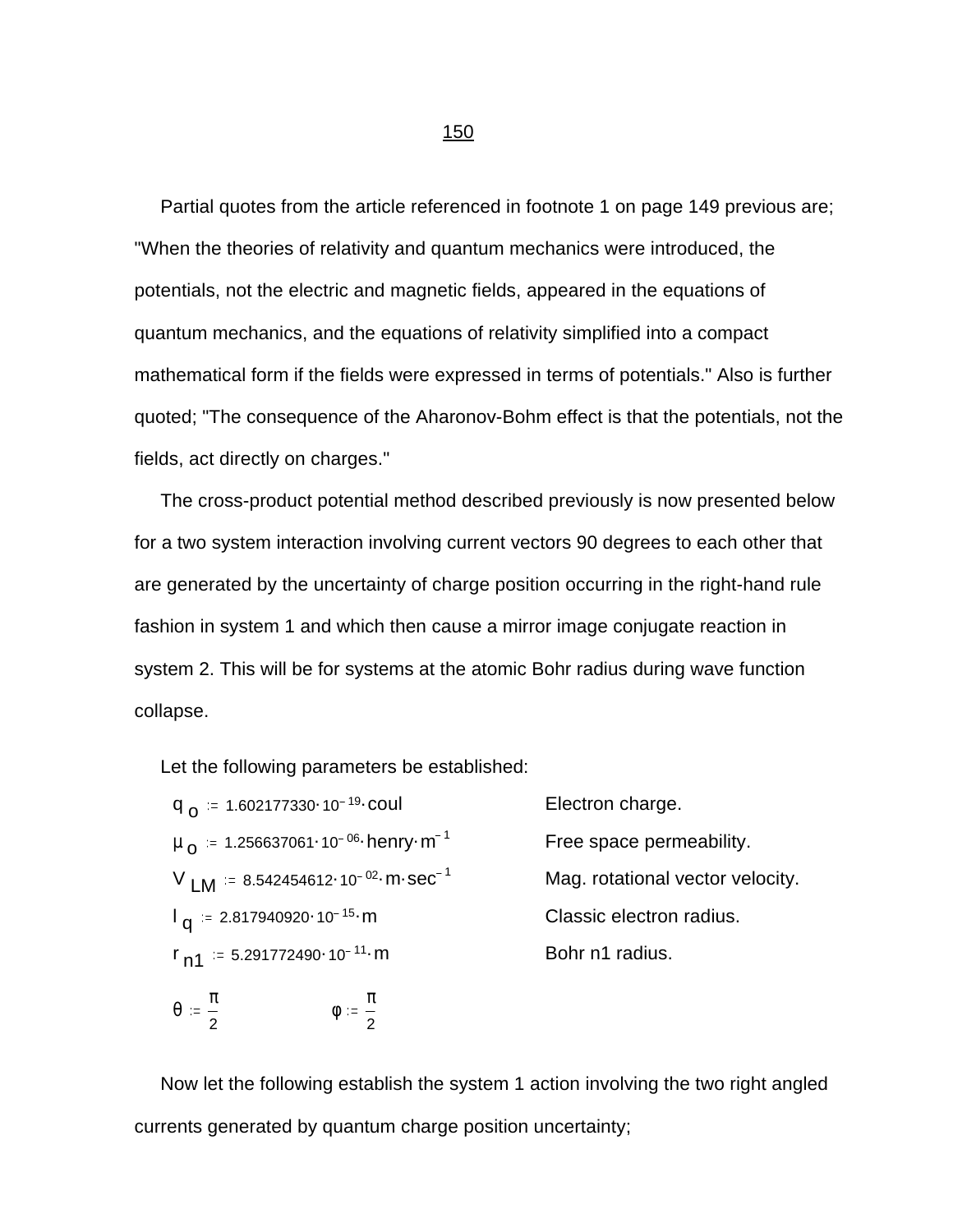(264)  $\iota_{1a} = \frac{10 \text{ Lm}}{1}$ . q <sub>o</sub> $\cdot$ V <sub>LM</sub> l q  $\mathsf{sin}(\hspace{.1mm}\theta) \hspace{.2cm}$  where,  $\hspace{.2cm}$   $\scriptstyle \mathsf{1}_{\mathsf{d}\mathsf{a}}$  = 4.856924793831499 $\cdot$ 10 $^{-6}$   $\hspace{.2cm}$   $\cdot$ amp (= imaginary space quantum constant current.) and;

(265) 
$$
t_{1b} = \frac{q_0 \cdot V_{LM}}{r_{n1}}
$$
 sin( $\phi$ ) where,  $t_{1b} = 2.586378599564538 \cdot 10^{-10}$  - amp  
(= normal space variable distance current.)

and where  $sin(\theta)$  and  $sin(\phi)$  are equal to:  $sin(\theta) = 1$  sin( $\phi$ ) = 1

which are the angles formed by the quantum charge uncertainty directions to the direction of current formed by the quantum motion of the electron originally.

 It is apparent that a spherical shell of uncertainty would form about an isolated charge in random quantum motion while for a moving charge forming a current line, a cylindrical shell of uncertainty would be formed around the direction of charge motion.

Then the quantum current vector potentials for system 1 may be stated as;

(266)  
\n
$$
A1 := \begin{pmatrix} 0 \\ 0 \\ 1 a \end{pmatrix}
$$
amp\n
$$
\begin{pmatrix} 267 \\ B1 \end{pmatrix} = \begin{pmatrix} 1 & 1b \\ 0 \\ 0 \end{pmatrix}
$$
Rotation is:  
\n
$$
B1 := \begin{pmatrix} 1 & 1b \\ 0 \\ 0 \end{pmatrix}
$$
 Rotation is:

and thus when the dimensional constants are included times the vector cross-product;

(268) Sys1 = 
$$
\frac{\mu_0}{4 \cdot \pi}
$$
 (A1 × B1)  
or, Sys1 =  $\begin{pmatrix} 0 \\ 1.256184634210259 \cdot 10^{-22} \\ 0 \end{pmatrix}$  -newton

This is the localized system 1 force of quantum uncertain current and it is the outgoing (+y) magnetic vector potential.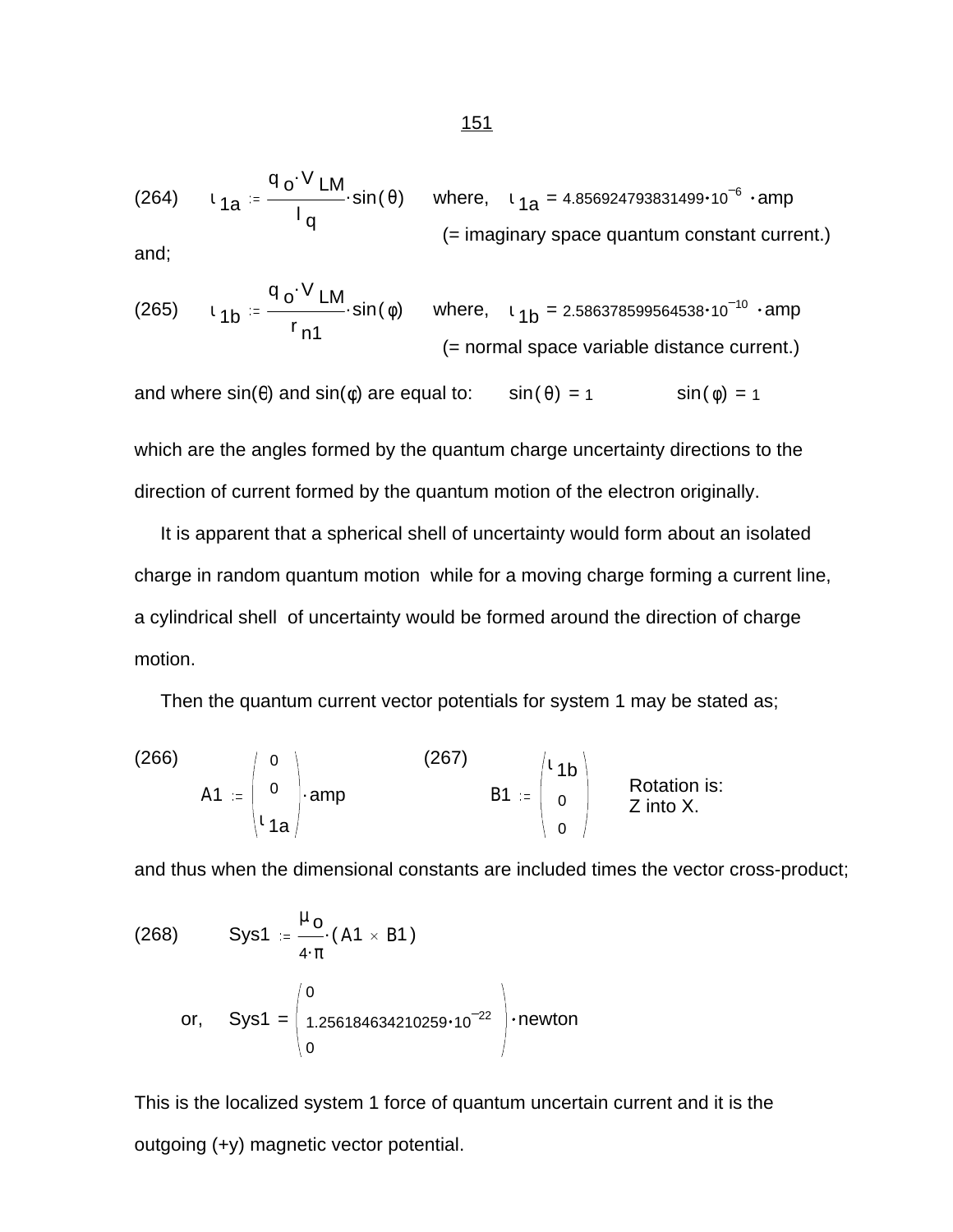(269) 
$$
t_{2a} = \frac{q_o \cdot V_{LM}}{l_q} \cdot \sin(\theta)
$$
 where,  $t_{2a} = 4.856924793831499 \cdot 10^{-6} \cdot \text{amp}$ 

and;

(270) 
$$
t_{2b} = \frac{q_0 \cdot V_{LM}}{r_{n1}}
$$
 sin( $\phi$ ) where,  $t_{2b} = 2.586378599564538 \cdot 10^{-10}$  - amp

Then also the quantum current potentials for system 2 may be stated as;

(271)  
\n
$$
A2 := \begin{pmatrix} 0 \\ 0 \\ 2a \end{pmatrix} \cdot \text{amp}
$$
\n(272)  
\n
$$
B2 := \begin{pmatrix} -12b \\ 0 \\ 0 \end{pmatrix}
$$
\nRotation is:  
\n
$$
Z \text{ into } -X.
$$

and thus the cross-product of the current potentials times the geometrical constant is;

(273) 
$$
Sys2 := \frac{\mu_0}{4 \cdot \pi} (A2 \times B2)
$$

or, 
$$
Sys2 = \begin{pmatrix} 0 \\ -1.256184634210259 \cdot 10^{-22} \\ 0 \end{pmatrix} \cdot newton
$$

This is the localized system 2 force of quantum uncertain current and is the outgoing (-y) magnetic vector potential.

 Finally, inserting the correct geometrical parameters the entire interaction forming the resultant electrogravitational result is;

(274) F<sub>g</sub> = (Sys1) · 
$$
\mu_0
$$
 (Sys2)  
or, F<sub>g</sub> = -1.982973075196837·10<sup>-50</sup> · newton<sup>2</sup> ( $\frac{\text{henry}}{\text{m}}$ )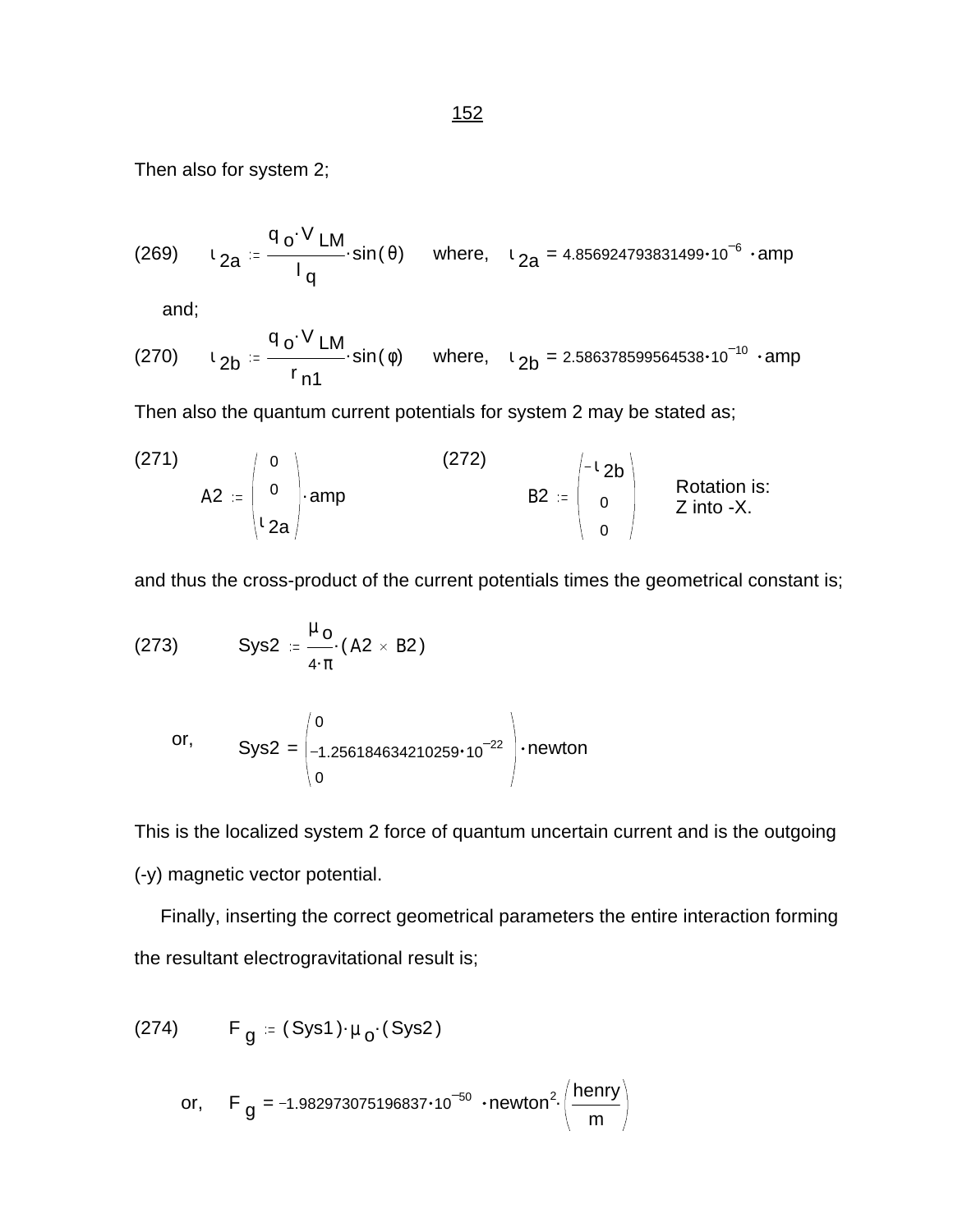Only one newton term is a variable and is related to the distance between centers of the systems in question and is a force inversely proportional to the square of the distance between their centers. The other newton term is a constant related to the classic radius of the electron as shown previously in equations (264) and (269). Their total product is shown as newton squared. Next, the classical value for the force of gravity is shown below for the sake of comparison.

Let the following parameters be established for the Bohr radius:

$$
m_e := 9.109389700 \cdot 10^{-31} \cdot kg
$$
   
Electron rest mass.  

$$
G := 6.672590000 \cdot 10^{-11} \cdot newton \cdot m^2 \cdot kg^{-2}
$$
   
Gravitational constant.

Then for the classical expression;

(275) 
$$
FG = \frac{G \cdot m e \cdot m e}{r_{n1}^{2}}
$$
 or, FG = 1.977291388968519·10<sup>-50</sup> - newton

 The henry/meter units would not be apparent to the outside observer such they form a constant of interaction that is unaffected by interaction distance between systems. One of the Newton terms is the only detectable parameter and it is a variable.

 Also there is no forward momentum to the y vector. The momentum is in the rotation of the z and x vectors which cancel when systems interact along the y vector path. Attraction along the y vector path occurs after the x and z rotation vectors cancel which creates an energy void between the systems of interaction. Therefore the interacting systems tend to move together due to the field energy vacuum between them.

Equation (274) above is now the preferred electrogravitational equation and thus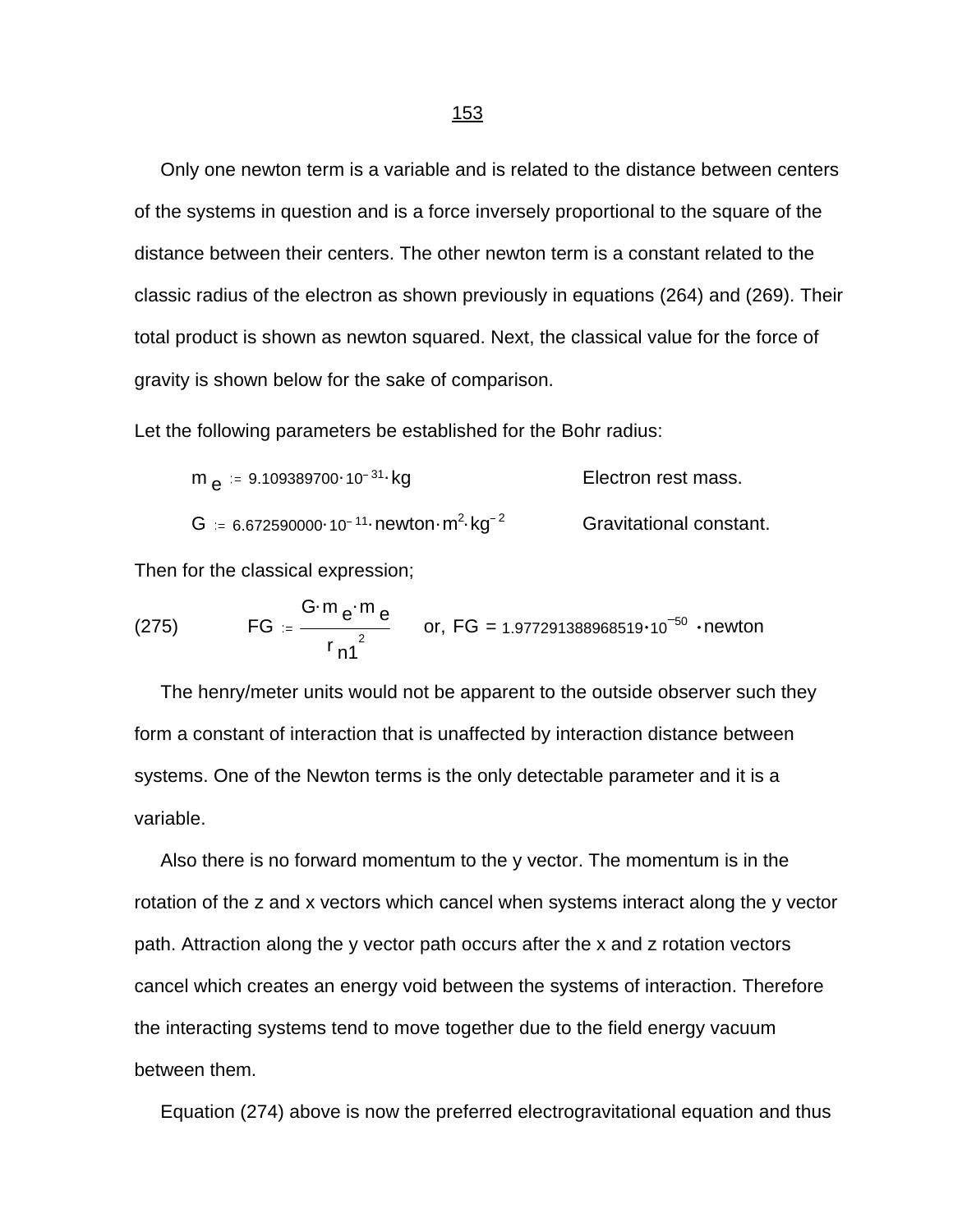the previous forms, while generally containing the basic mechanics, are not as exact in explaining the system interaction dynamics. In fact, equation (274) may yet again be improved upon in the future for this is a complex force and further inspiration may yield an even closer form for the ultimate electrogravitational statement.

 In chapter 1, page 16, the electrogravitational quadset of equations are all still generally acceptable regarding the mechanics of two system interactions of separate system forces causing the electrogravitational force. They are all different facets of the same idea. Equation (274) on page 152 previous is a new way of looking at the same principle as well as a hopefully improved way. In this vein the weak force and the strong force equations in chapter 1, on pages 17, 18, and 19 respectively, will be examined by method of the vector cross product. First we will define additional parameters as;

| $\epsilon_0$ = 8.854187817.10 <sup>-12</sup> farad m <sup>-1</sup> | Dielectric Permittivity of free space. |
|--------------------------------------------------------------------|----------------------------------------|
| $r_{\text{cn}} = 2.100194469 \cdot 10^{-16} \text{ m}$             | Compton radius of the Neutron.         |
| $r_{\text{eC}} = 3.861593223 \cdot 10^{-13} \cdot \text{m}$        | Compton radius of the Electron.        |

Further let new magnetic potentials for a system 2 be defined as:

(276) 
$$
1 \text{cn2}_{a} = \frac{q_0 \cdot V \text{LM}}{r_{cn}} \cdot \sin(\theta)
$$
 (277)  $1 \text{cn2}_{b} = \frac{q_0 \cdot V \text{LM}}{r_{cn}} \cdot \sin(\phi)$ 

where;

ιcn2 <sub>a</sub> = 6.516790384852854•10<sup>-5</sup> •amp and ιcn2 <sub>b</sub> = 6.516790384852854•10<sup>-5</sup> •amp Then the magnetic vectors associated with the above current potentials are;

(278) Acn2 := 
$$
\begin{pmatrix} \text{icn2} \\ 0 \\ 0 \end{pmatrix}
$$
 (279) Bcn2 :=  $\begin{pmatrix} 0 \\ 0 \\ \text{icn2} \\ b \end{pmatrix}$  amp Rotation is:  
x into Z.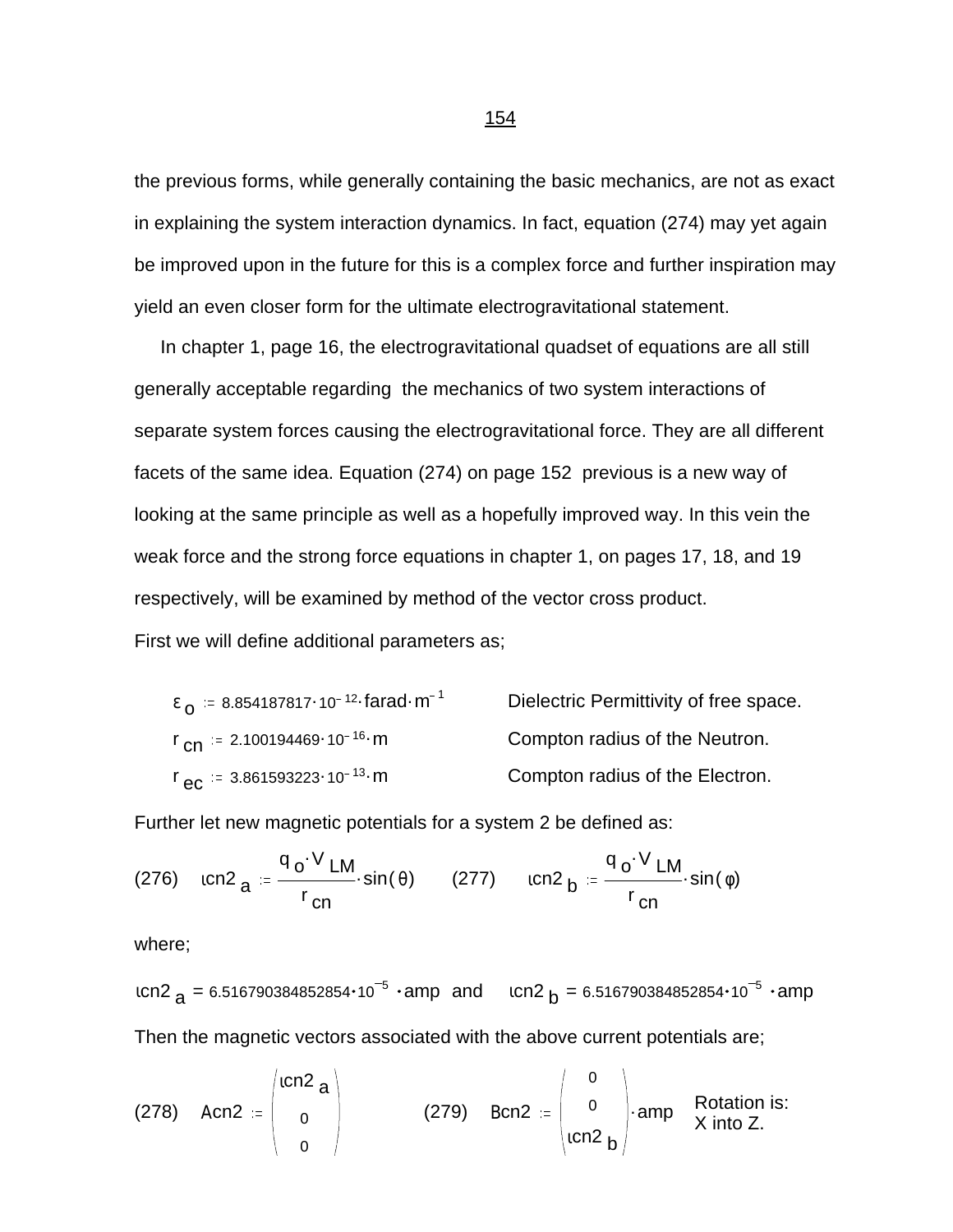Then inserting the following dimensional constants into the cross-product of the current potentials above;

(280) 
$$
\text{Sys2}_{\text{cn}} = \frac{\mu_{\text{o}}}{4 \cdot \pi} \cdot (\text{Acn2} \times \text{Bcn2})
$$

or; 
$$
Sys2_{cn} = \begin{pmatrix} 0 \\ -4.246855690537861 \cdot 10^{-16} \\ 0 \end{pmatrix}
$$
 . newton

This is the Compton system 2 outgoing (-y) magnetic potential vector.

 The above is the magnetic vector potential that is set at the interaction distance of the Compton radius of the Neutron.

 Next we will determine the electric vector potentials associated with the quantum charge uncertainty right-angled action also at the Compton radius of the Neutron. Now let the Neutron electric potentials be defined as;

(281) 
$$
v_{1a} = \frac{q_o}{r_{cn}}
$$
 (282)  $v_{1b} = \frac{q_o}{r_{cn}}$ 

where,

$$
v_{1a} = 7.628709405957398 \cdot 10^{-4} \cdot \sec \frac{amp}{m}
$$
  $v_{1b} = 7.628709405957398 \cdot 10^{-4} \cdot \sec \frac{amp}{m}$ 

Then the charge potential uncertainty vectors are;

(283) 
$$
Ap1 := \begin{pmatrix} 0 \\ 0 \\ v_{1a} \end{pmatrix}
$$
 sec· $\frac{amp}{m}$  (284)  $BP1 := \begin{pmatrix} v_{1b} \\ 0 \\ 0 \end{pmatrix}$  Rotation is:  
Z into X.

and thus when the dimensional constants are included for the uncertainty charge potential cross-product is;

(285) Sysp1 = 
$$
\frac{1}{4 \cdot \pi \cdot \epsilon_0}
$$
 (Ap1 × Bp1) = charge-potential action system.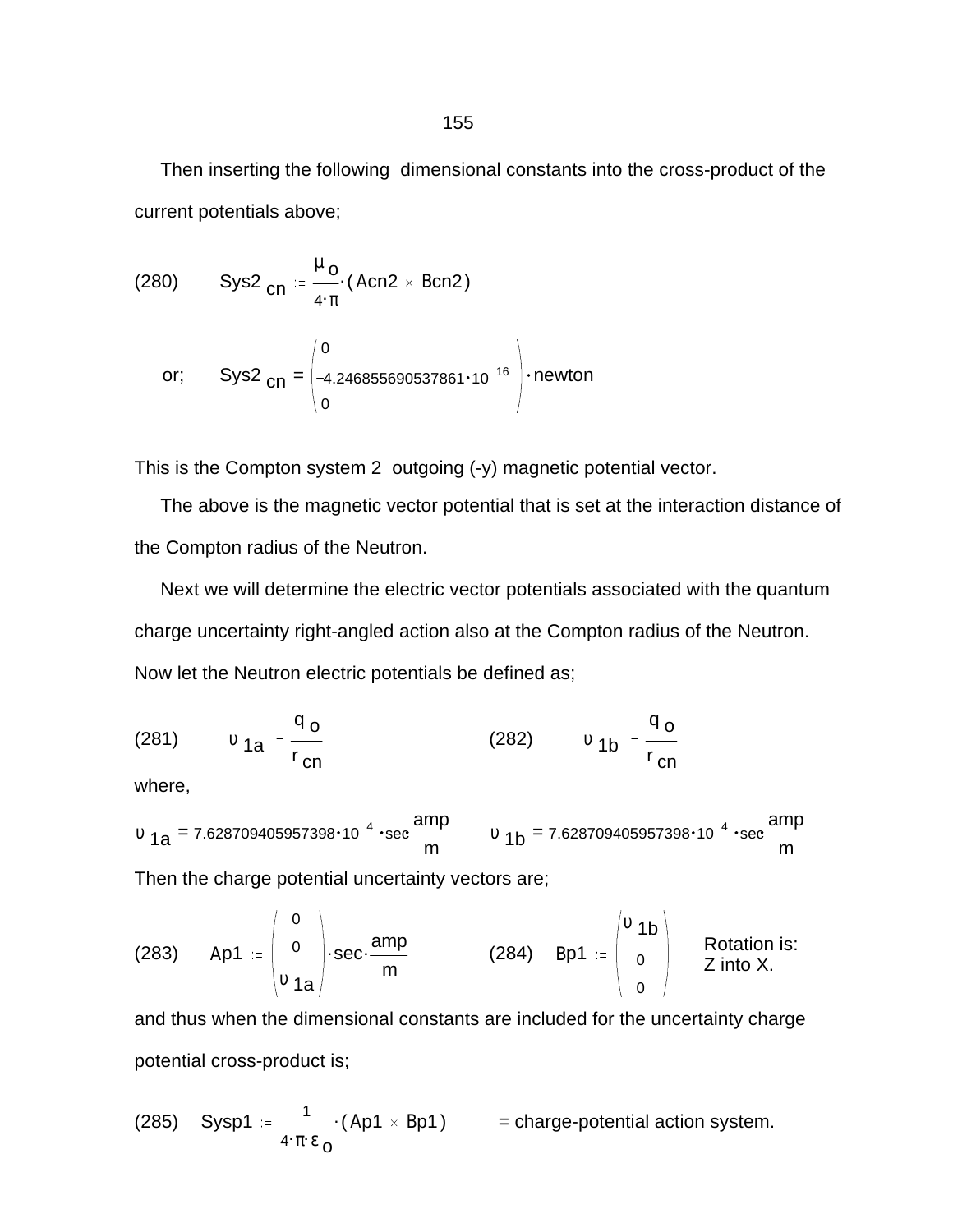or, 
$$
Sysp1 = \begin{pmatrix} 0 \\ 5.23050413631724 \cdot 10^3 \\ 0 \end{pmatrix}
$$
 . newton

Then finally, the weak force is given as:

(286) 
$$
Fw = Sysp1 \cdot \frac{2 \cdot \pi^2}{\epsilon_0} Sys2_{cn} \quad or, \quad Fw = -4.952130315252498 \cdot \frac{m}{\text{farad}} \cdot \text{newton}^2
$$

where the Sys2 magnetic vector potential is the more likely unification parameter and since it is (-) it will yield an overall force of attraction. There is a probability that the Sys2cn vector uncertainty could change the vector 180 degrees and cause Fw to become a (+) force and it is that mechanism that could cause decay of a bare neutron. The ratio of the absolute magnitudes of the electric coulomb force Sysp1 to the weak force Fw is given below as;

(287) Row = 
$$
\frac{Sysp1}{Fw}
$$
 or, Row =  $\begin{pmatrix} 0 \\ -1.056212943388698 \cdot 10^3 \\ 0 \end{pmatrix}$  ·  $\frac{farad}{m \cdot newton}$ 

where the absolute magnitude is given as:

 $Rcw$  = 1.056212943388698 $\cdot$ 10<sup>3</sup>  $\cdot$  farad $\cdot$  m<sup>-1</sup> $\cdot$  newton<sup>-1</sup>

This sets the coulomb force as close to 1000 times as strong as the weak force in magnitude at the Compton radius of the Neutron.**2**

 The strong force is similar in its form to the weak force equation above wherein only the connecting term geometry need be changed.

$$
\hskip-20pt\vdots\hskip-20pt\vdots\hskip-20pt\vdots\hskip-20pt\vdots\hskip-20pt\vdots\hskip-20pt\vdots\hskip-20pt\vdots\hskip-20pt\vdots\hskip-20pt\vdots\hskip-20pt\vdots\hskip-20pt\vdots\hskip-20pt\vdots\hskip-20pt\vdots\hskip-20pt\vdots\hskip-20pt\vdots\hskip-20pt\vdots\hskip-20pt\vdots\hskip-20pt\vdots\hskip-20pt\vdots\hskip-20pt\vdots\hskip-20pt\vdots\hskip-20pt\vdots\hskip-20pt\vdots\hskip-20pt\vdots\hskip-20pt\vdots\hskip-20pt\vdots\hskip-20pt\vdots\hskip-20pt\vdots\hskip-20pt\vdots\hskip-20pt\vdots\hskip-20pt\vdots\hskip-20pt\vdots\hskip-20pt\vdots\hskip-20pt\vdots\hskip-20pt\vdots\hskip-20pt\vdots\hskip-20pt\vdots\hskip-20pt\vdots\hskip-20pt\vdots\hskip-20pt\vdots\hskip-20pt\vdots\hskip-20pt\vdots\hskip-20pt\vdots\hskip-20pt\vdots\hskip-20pt\vdots\hskip-20pt\vdots\hskip-20pt\vdots\hskip-20pt\vdots\hskip-20pt\vdots\hskip-20pt\vdots\hskip-20pt\vdots\hskip-20pt\vdots\hskip-20pt\vdots\hskip-20pt\vdots\hskip-20pt\vdots\hskip-20pt\vdots\hskip-20pt\vdots\hskip-20pt\vdots\hskip-20pt\vdots\hskip-20pt\vdots\hskip-20pt\vdots\hskip-20pt\vdots\hskip-20pt\vdots\hskip-20pt\vdots\hskip-20pt\vdots\hskip-20pt\vdots\hskip-20pt\vdots\hskip-20pt\vdots\hskip-20pt\vdots\hskip-20pt\vdots\hskip-20pt\vdots\hskip-20pt\vdots\hskip-20pt\vdots\hskip-20pt\vdots\hskip-20pt\vdots\hskip-20pt\vdots
$$

Note 2 above and on the bottom of page previous: Page 110 of Scientific American (January 1990) in the article "Handedness of the Universe" states that "The weak force is 1000 times less powerful than the electromagnetic force and 100,000 times less powerful than the strong nuclear force."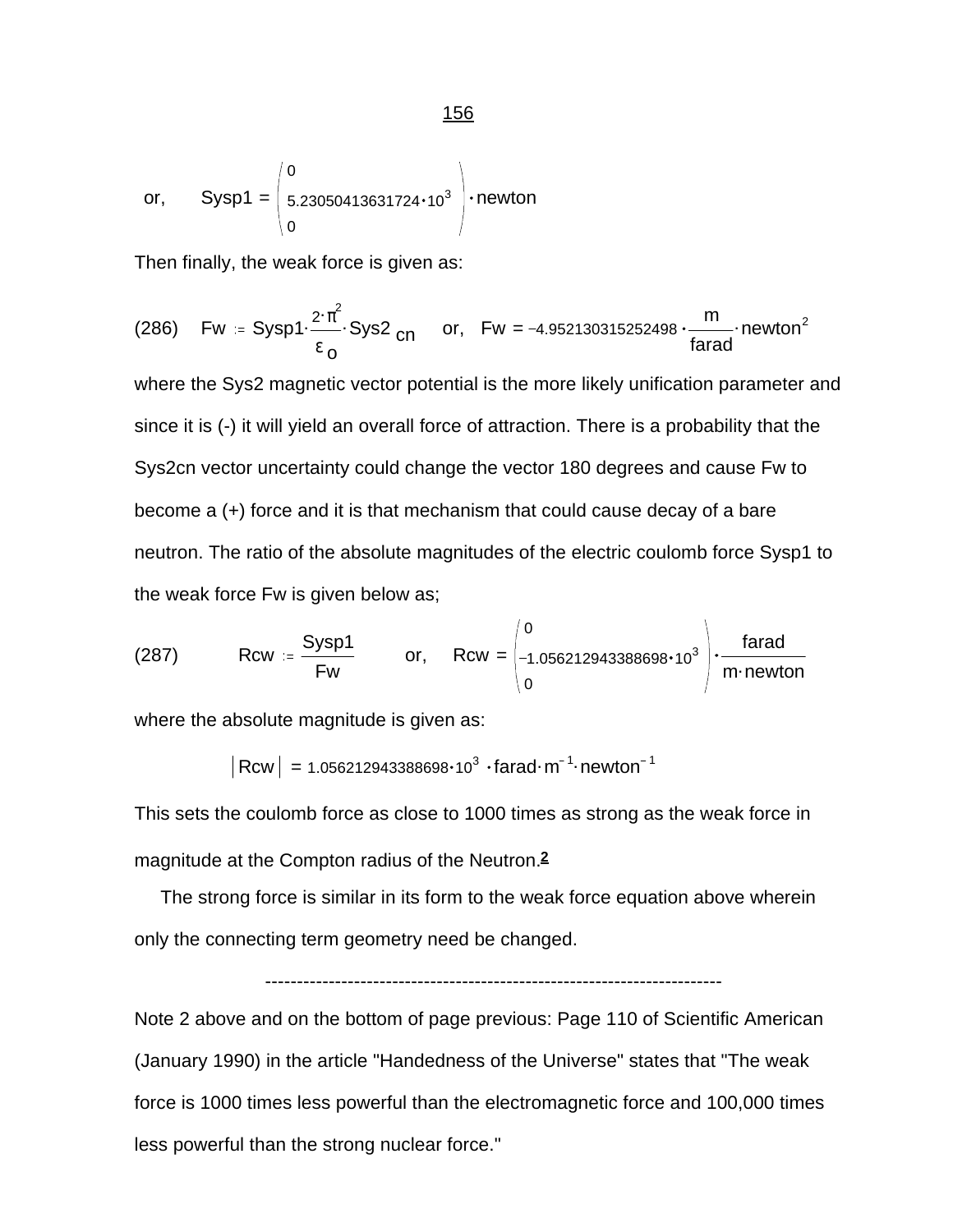Therefore;

(288) Fs := Sysp1
$$
\cdot
$$
  $\left( \frac{2 \cdot \pi \cdot r_{n1}}{\epsilon_0 \cdot r_{cn}} \right)$ ·Sys2<sub>cn</sub>  
or, Fs = -3.971767755918961·10<sup>5</sup>  $\cdot \frac{m}{\text{farad}}$ ·newton<sup>2</sup>

and the ratio of the strong force at the Neutron radius to the weak force is 2:

(289) Rsw = 
$$
\frac{Fs}{Fw}
$$
 or, Rsw = 8.02032156481417·10<sup>4</sup>

and the ratio of the strong force to the Coulomb force at the Neutron radius is**2**;

$$
(290) \qquad \qquad \text{Rsc} \; := \; \left| \frac{\text{Fs}}{|\text{Sysp1}|} \right| \qquad \qquad \text{or,} \quad \text{Rsc} = 75.93470251445883 \cdot \text{m} \cdot \frac{\text{newton}}{\text{farad}}
$$

 See note 2 on the previous page concerning the relative force magnitudes of the coulomb, weak and strong forces. While the relative magnitudes are not precisely 100,000 for the force of the strong nuclear force to the weak force at the Neutron radius, 80,000 is fairly close for this distance considering that it is not the actual binding energy interaction distance. Also the ratio of the strong force to the Coulomb force is not exactly equal to 100 but again is fairly close considering the approximate interaction distance used which again is equal to the Compton radius of the Neutron.

 Please note that the electric and magnetic forces are considered herein as singular system interactions that contain coupled quantum-uncertain instantaneous displacements of a singular charge that forms a two-charge interaction through normal space. This may be expanded upon by considering that if a charged particle is considered as instantaneously jumping back and forth, it can couple to itself through the field established at the velocity of light across the distance that it jumps through. If in linear motion, a wave of probability would result. If in circular motion, a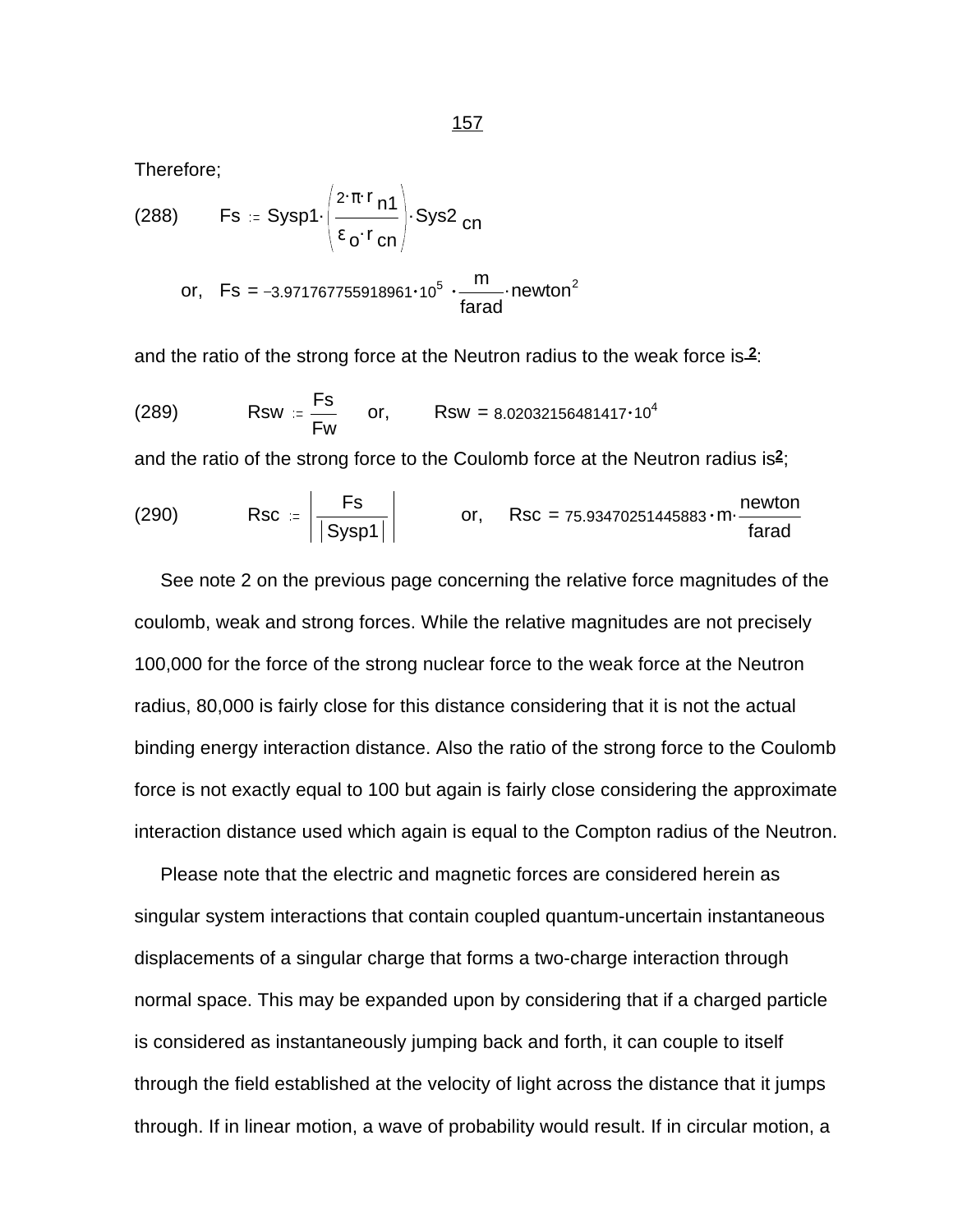standing probability wave would most likely result. If not in relative motion to another local particle, a spherical shape would best describe the probable location of the charge around its most likely position in space-time.

 This is a universal situation that occurs everywhere in the universe and every singular system sees all other such quantum-uncertain systems as conjugate systems, (mirror-images), that will call for the case of attraction. All quantum displacements are right-handed in sequence of vector displacement. Quantum displacements of charge may be thought of as either being an instantaneous current vector or voltage difference vector, thus there exists a vector voltage potential as well as a current (magnetic) vector potential.

 Both the electric potential and the magnetic vector potential can use the crossproduct approach since the uncertainty at 90 degrees can generate a new vector. This vector is 90 degrees to the two initial 90 degree displaced uncertainty vectors.

 The above may play a fundamental role in the process of superconductivity. If one considers that an alternating tunneling process may occur wherein a hole or electron keeps jumping forward across space in quantum uncertain fashion from its last temporarily established position, then superconductivity is the result of a coherent process of quantum uncertainty in inline forward action. Therefore, in the case of the above postulate, for a superconductor, the S-wave is the spherical electric potential field caused by the instantaneous displacement of charge while the D-wave is the right-angular (lobed) wave related to the magnetic B-field generated by the instantaneous displacement (inline) of the general charge displacement. Further, since the vector-potential cannot be shielded against, if the quantum displacement associated with the generation of the vector-potential were to occur near a nucleus,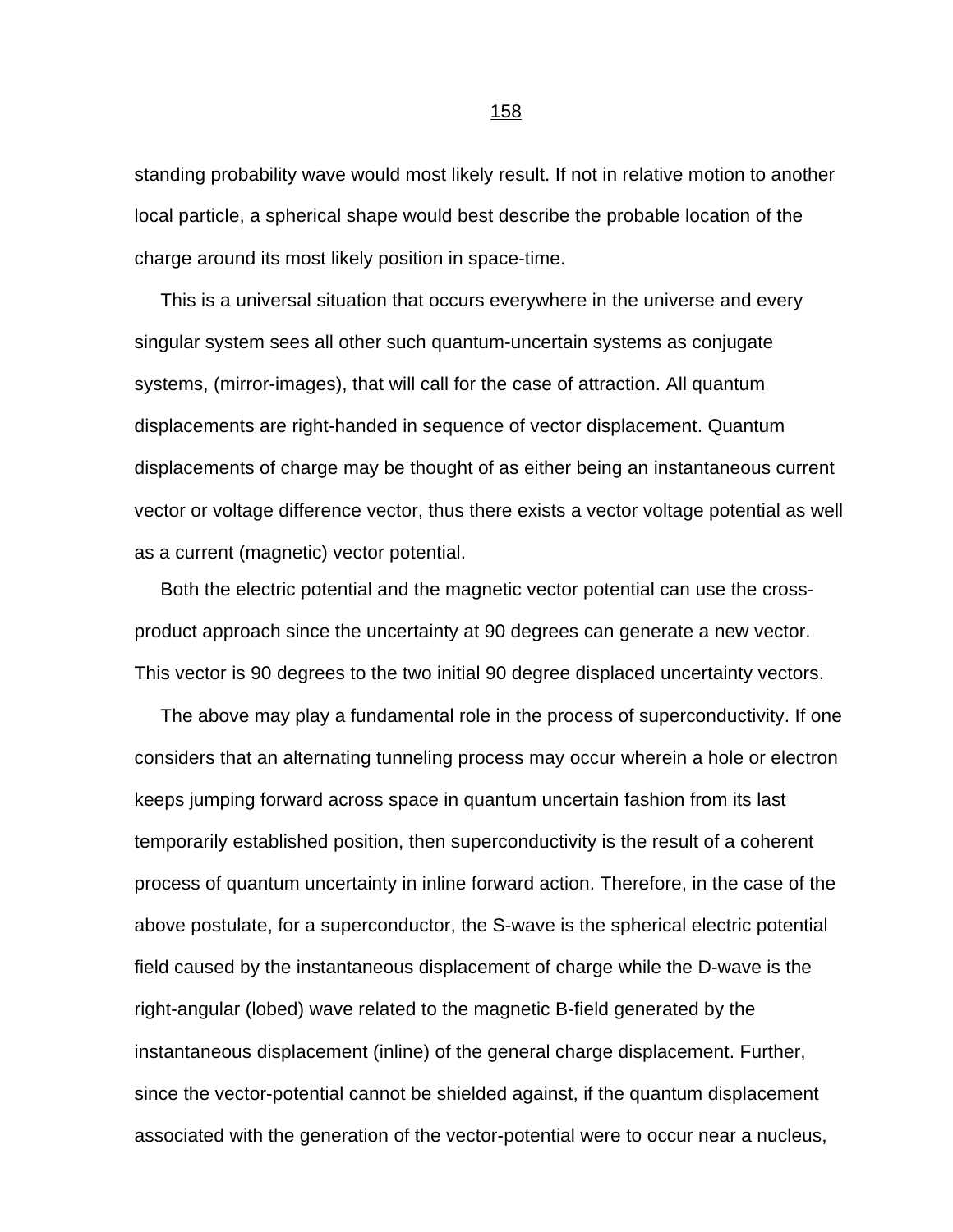say a Deuterium nucleus, then a nucleus may "swallow" the particle that was generating that vector potential.

 This would be fusion and thus a low energy form of the fusion reaction that is usually done at very high energies such as in a fusion reactor. It has been noted to occur sporadically in some cases and has been labeled "cold fusion". This type of action is difficult to control since the mechanism relies on quantum uncertainty and nuclear distances of interaction. It is however an expected possibility due to the nature of the quantum uncertainty principle as set forth by Heisenbergs uncertainty principle. That is, if you slow down a particle enough, its position in space-time becomes very uncertain. It could even land in and be captured by an adjacent nucleus. This is simply the nature of quantum action as it is presently understood and accepted by the physics community world-wide. Therefore cold fusion is very probable and possible as defined by the already known and accepted principles of quantum physics.

 For a summation of the preceding concerning the electrogravitational, strong and weak forces, let us return to where we left off on the singular cross-product system and the generation of the vector potential action. The electrogravitational, strong and weak forces are all two system interactions, (at a minimum), that are unified by their common use of the vector potential, therefore this approach unifies the forces. This has all been presented before by this author but not in the context of the quantum-action vector potential cross-product being a mechanism of the interaction forces.

 It is obvious that anti-gravity would be most likely achieved by creating a left-handed system field between a local mass system and a vehicle or craft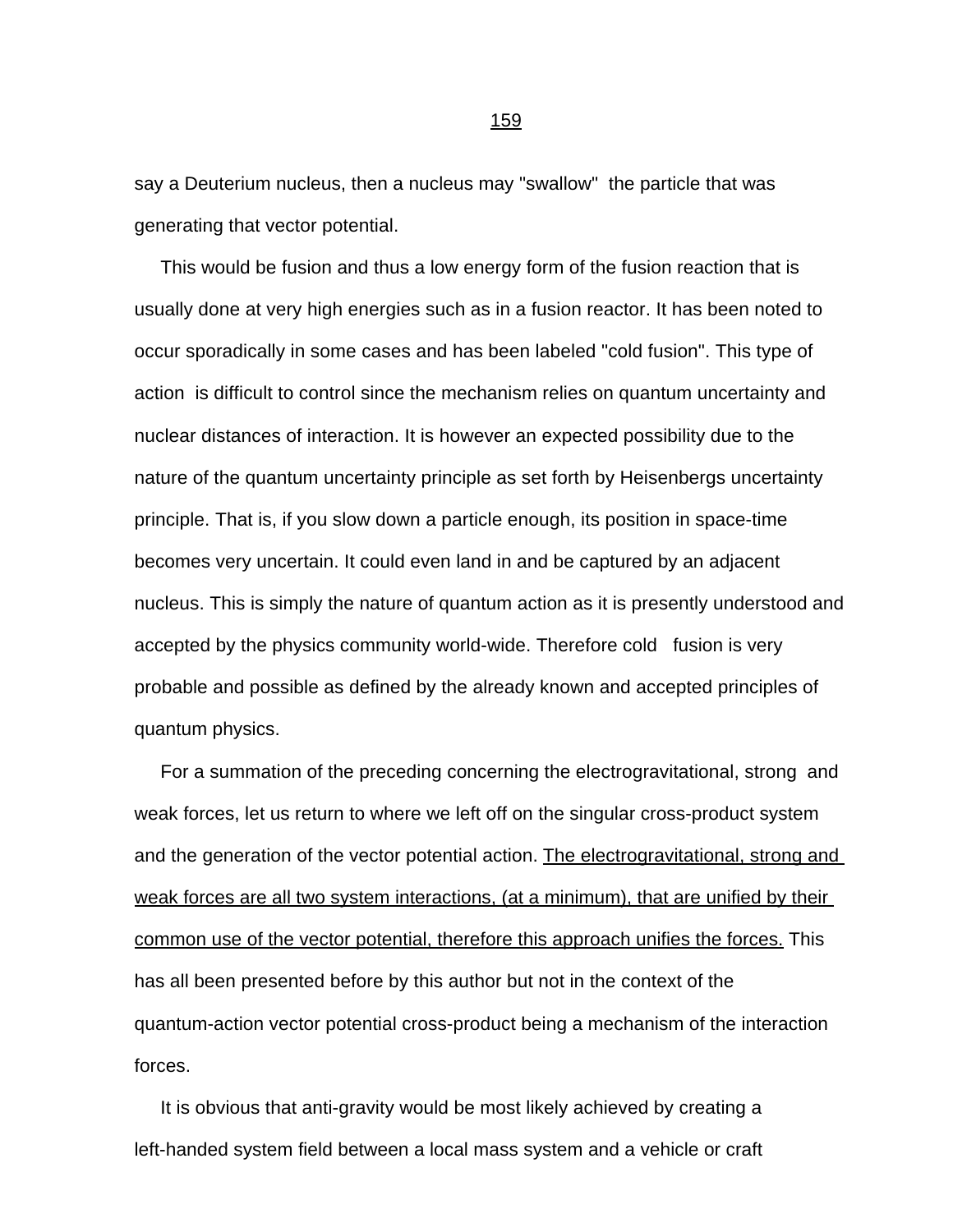designed for the purpose of interstellar travel. The force would repel on one side where the left-handed field was opposing the local gravitational field and attract the far mass of outer space with a normal right-hand field on the opposite side.

 The theory of the generation of the electrogravitational pondermotive vector potential is based on the quantum mechanical uncertainty principle wherein a charged particle is first postulated to exist in free space by whatever cause. Then that particle spontaneously experiences a quantum uncertain jump along some line of action as shown in figure 10 below and where that line is the primary current uncertainty line designated as (A) in the drawing. (This action must occur eventually and is guaranteed to do so by the accepted theory of quantum mechanics.) It may also experience that jump in any direction whatsoever and is instantaneous.



[Figure 10](#page-0-0)

 Next, the primary uncertainty vector experiences another quantum uncertainty jump to position (B) where it meets the established B field as shown with the uncertainty current Δi direction as shown. This creates the vector force potential as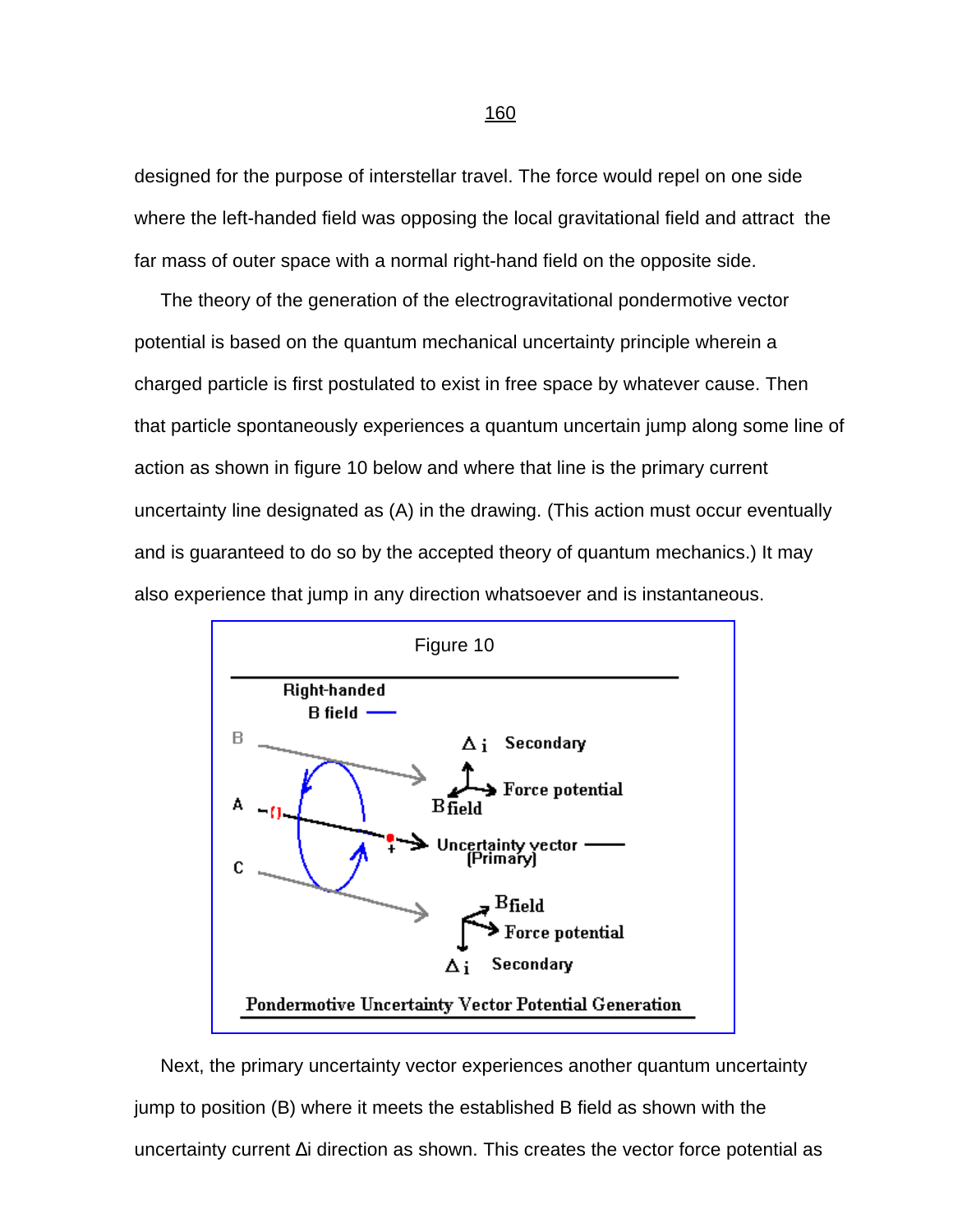shown in front of vector (B). Further the next jump from the primary vector may be to the vector (C) as shown in figure 2 where it again generates a potential force vector as shown in front of vector (C). This action will eventually form a vector force potential pointing outwards from the charged particles most likely or probable location in all possible directions, forming a spherical shape of outwards pointing vector force potential.

 Any and all other charged particles may be considered to be doing exactly the same and when charge is considered as either (+) or (-) the vector force potential still points outwards since the direction of the B field generated by the initial quantum uncertain displacement will be opposite for opposite charge situations. Therefore a vector cross-product will describe the quantum uncertainty generation of the vector force potential described above which we will now define as a case for vector potentials in general.

 The vector cross-product is a mathematical concept developed long ago to give a mathematical formalism to the action of electromagnetic fields and the direction of force that a given current will impart when in the presence of a magnetic field. This is a well established formalism and therefore can very well be adapted to the newer but still just as established quantum uncertainty principle as outlined above in figure ten and in the related text concerning it.

 The concept of the right-hand screw rule is presented next in figure 11 and is doubtless familiar to those who have studied static magnetic field theory. Here we have the familiar right-handed triad that represents the force vector derived from the interaction of current and field flux.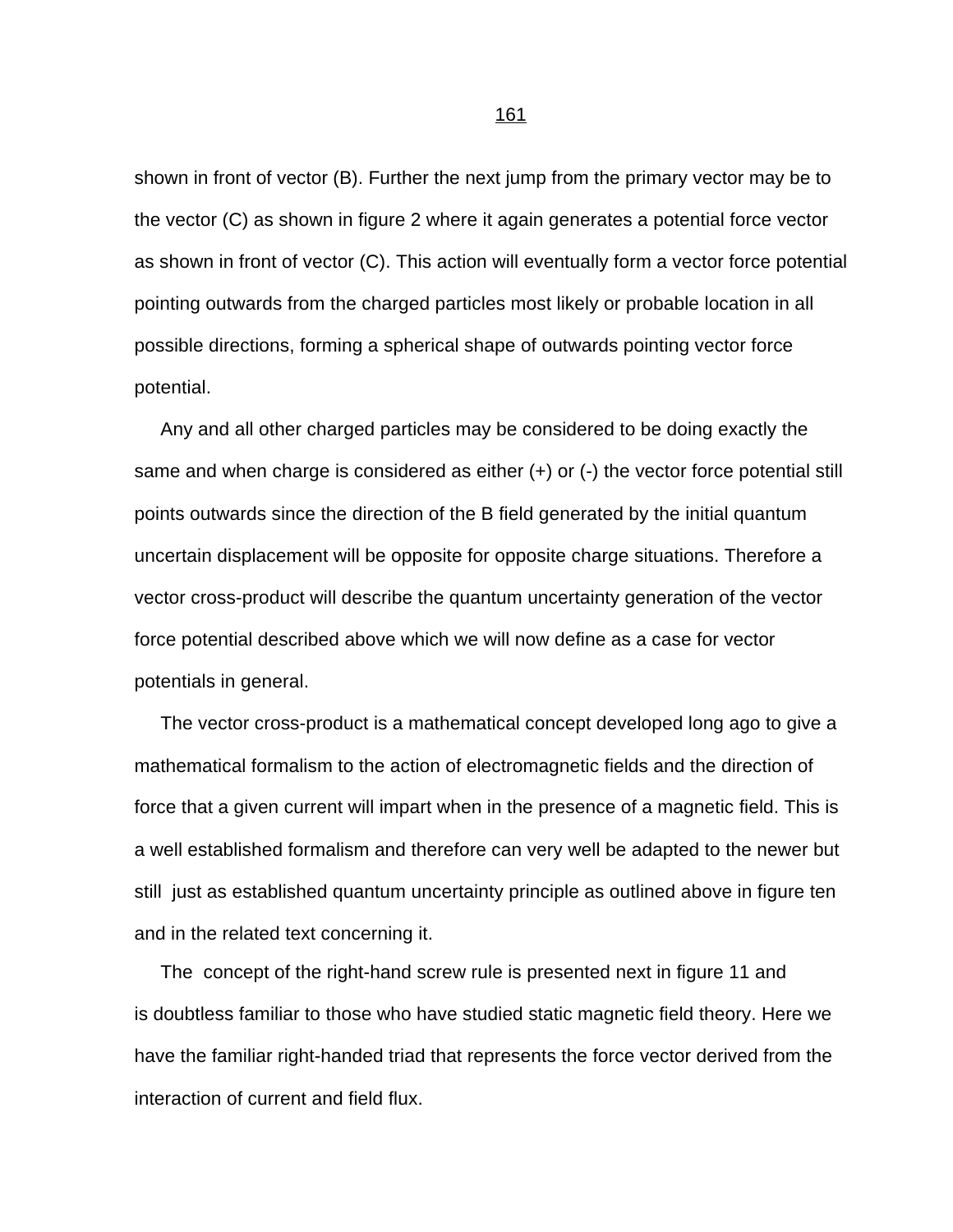

 The vector cross-product approach can be utilized to allow non-parallel differential quantum displaced charge generated (voltage) vectors as well as similarly generated current vectors which then generate vector force potentials at right angles to them as has previously been presented in this paper.

 In summation, the vector force potential cannot be shielded against and its generation involves quantum uncertain jumps that occur instantaneously. The action is based on the right-handed rule of static magnetic field theory as it is applied to a quantum mechanical aspect involving the spontaneous generation of a pondermotive force vector potential. This action can be analyzed by use of the cross-products of the uncertainty currents or potentials generated through naturally occurring and spontaneous quantum action on charges (or matter in general) that may be equivalent to charge. Again, charge can be shown to be intimately related to mass as is shown next. (This is so important that it bears repeating.)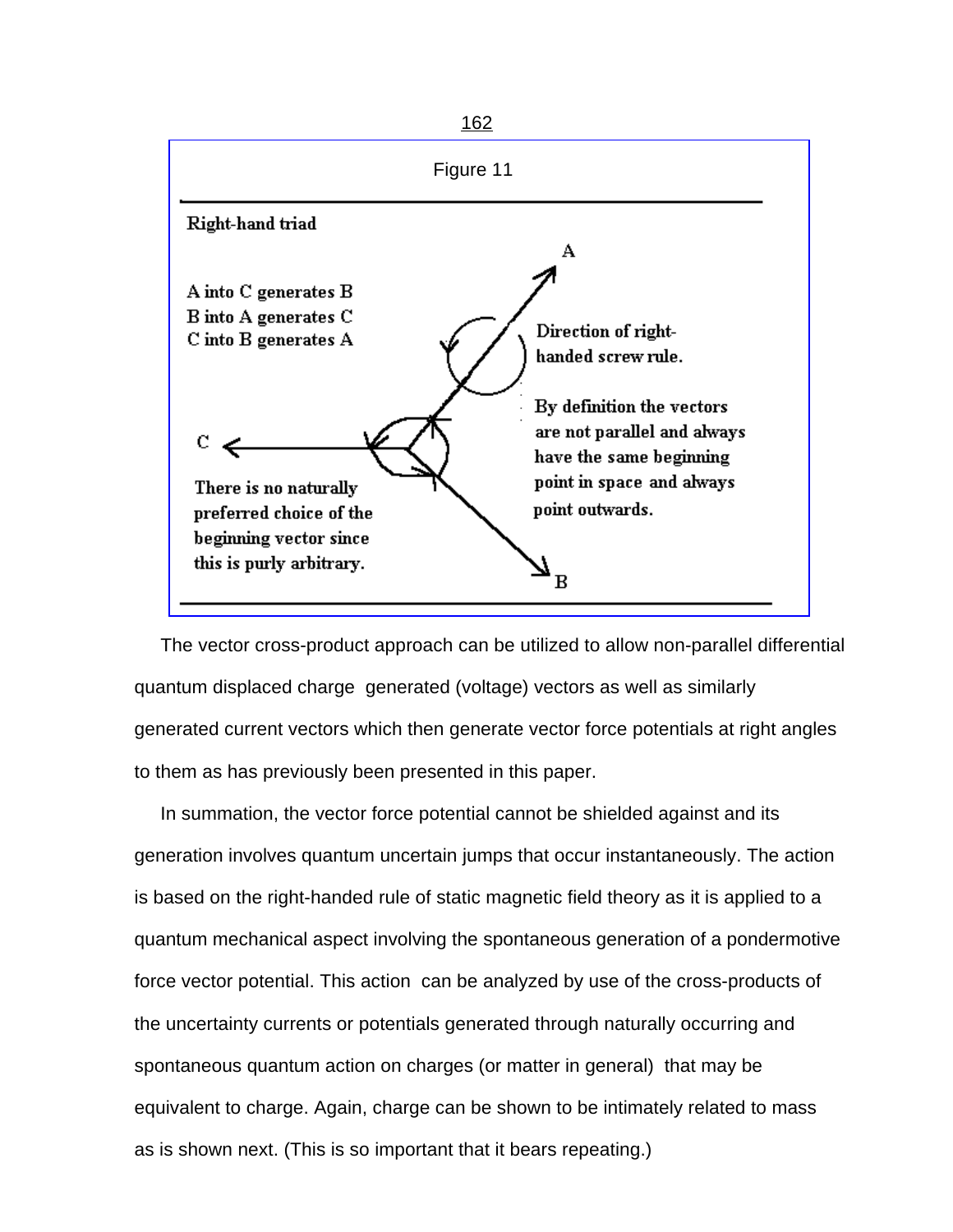First let:

| $\mu_{\Omega} = 4 \pi 1.10^{-7}$ henry m <sup>-1</sup> | Permeability of free space. |
|--------------------------------------------------------|-----------------------------|
| $q_{\Omega}$ = 1.602177330 10 <sup>-19</sup> coul      | Electron charge.            |
| $I_{\alpha}$ = 2.817940920 · 10 <sup>-15</sup> · m     | Classic electron radius.    |

Then,

(291) 
$$
m_e = \frac{\mu_0 q_0^2}{4 \pi I_q}
$$
 or,  $m_e = 9.109389691413149 \cdot 10^{-31} \cdot kg$ 

where charge squared is shown to be directly related to mass by the geometrical constants of the permeability of free space and the classical radius of the electron. Therefore charge is inside of mass in the form of a quantum standing-energy-wave.

 It may further be developed that the classical radius of the electron is based on the Compton electron radius times the fine structure constant. This concept is extended to the classical radius of a proton for the proper force calculation involving the mass generating charge directly. First let the following constants be stated:

| h = $6.626075500 \cdot 10^{-34}$ joule sec                         | Plank constant.                        |
|--------------------------------------------------------------------|----------------------------------------|
| $\epsilon_0$ = 8.854187817.10 <sup>-12</sup> farad m <sup>-1</sup> | Dielectric permittivity of free space. |
| C = 2.997924580 $10^{08}$ m · Sec <sup>-1</sup>                    | Velocity of light in free space.       |
| $\alpha$ = 7.297353080 $\cdot$ 10 <sup>-3</sup>                    | Quantum fine structure constant.       |

First, as a check, the classical radius of the electron is calculated:

(292) 
$$
I_q = \frac{n \cdot \alpha}{2 \cdot \pi \cdot m_e \cdot c}
$$
 or,  $I_q = 2.817940945728527 \cdot 10^{-15} \cdot m$   
= accepted known value.

Then the classical radius of the Proton is calculated:

h.<sup>α</sup>

$$
m_p := 1.672623100 \cdot 10^{-27} \cdot kg
$$
 Proton rest mass.

then,

(293) 
$$
I_{qp} = \frac{h \cdot \alpha}{2 \cdot \pi \cdot m_p \cdot c} \qquad I_{qp} = 1.534698534417613 \cdot 10^{-18} \cdot m
$$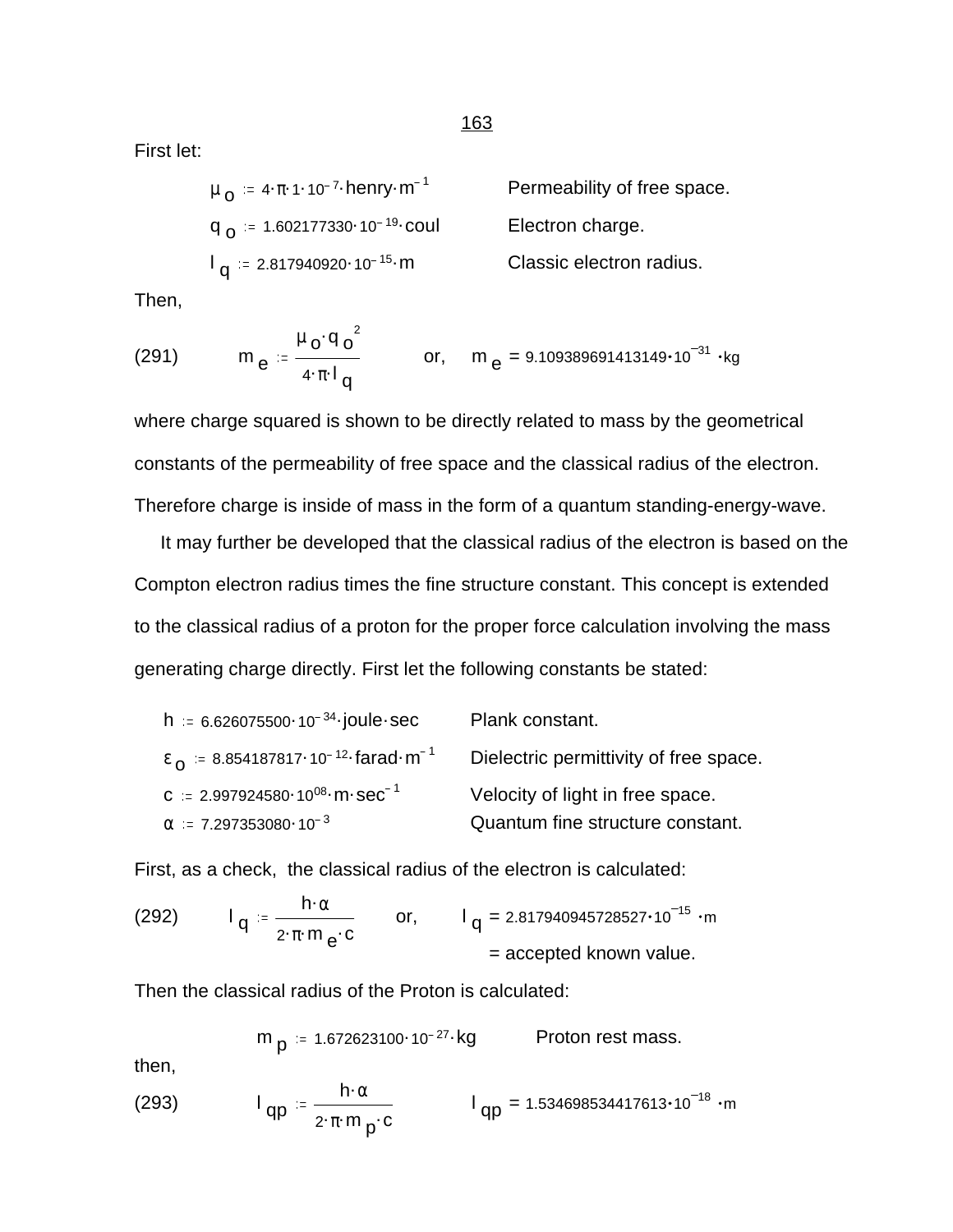Since mass increases relativistically with an increase in relative velocity or increase in gravitational gradient potential, lq or lqp decreases by inverse proportion to the increase in mass. Let the initial relative velocity be set equal to zero. Also the mass increase due to a gravitational gradient potential be set equal to zero. Then:

let 
$$
v := 0 \cdot m \cdot sec^{-1}
$$
 thus;  
\n
$$
m_{p'} := \frac{m_{p}}{\sqrt{1 - \frac{v^2}{c^2}}}
$$

 The point of deriving the classical particle radius as a function of its relativistic mass is to indicate that the concepts presented by this author do not intend to divorce the theory as presented from the special or general laws of relativity but rather include Einstein's theory when relativistic velocities and large gravitational potential gradients are present and need to be considered as locally influencing factors to the system being considered or analyzed. It is the mechanics of electrogravitation that are being presented and not an attempt to overthrow present relativistic theory. The main difference between the present interpretation of curved space causing gravity and my theory is that I present the concept that curved space is the result of gravity and not the cause, which is a simple but very fundamentally important approach for a workable solution to the mechanics of a gravitational action control principle.

 Let us establish the magnetic vectors for a proton-electron electrogravitational action at the  $r_{n1}$  radius of the Bohr atom of Hydrogen.

First system 1 is established as: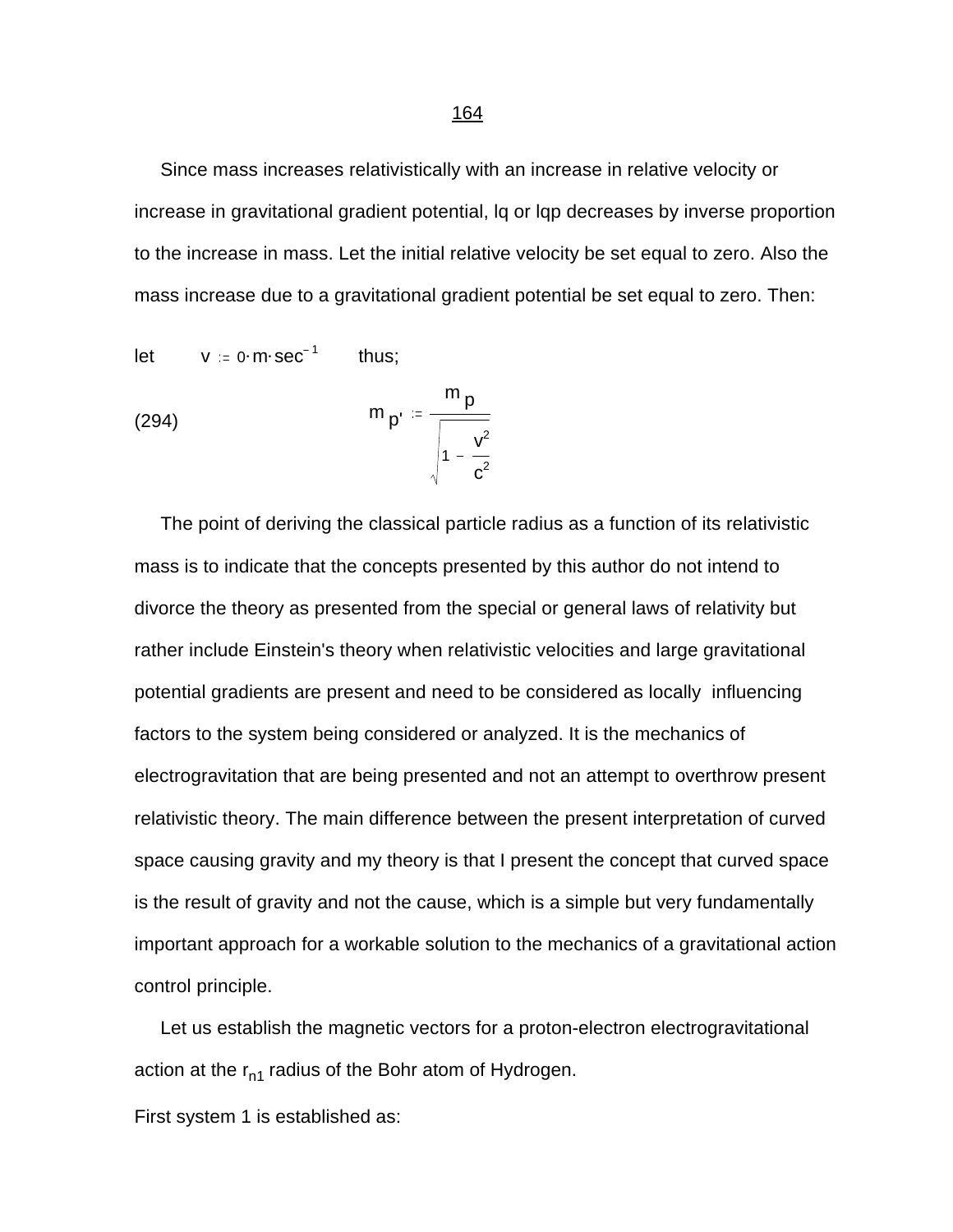(295) 
$$
icp1_a = \frac{q_o \cdot V LM}{l_{qp}} \cdot sin(\theta)
$$
 and,  $icp1_b = \frac{q_o \cdot V LM}{r_{n1}} \cdot sin(\phi)$ 

where;

ιcp1 <sub>a</sub> = 8.918055771190335•10 $^{-3}$  •amp\_and, .cp1 <sub>b</sub> = 2.586378599564538•10 $^{-10}$  •amp Then the magnetic vectors associated with the above current potentials are;

(296) 
$$
Acp1 := \begin{pmatrix} 0 \\ 0 \\ lcp1 \end{pmatrix}
$$
amp  $BCp1 := \begin{pmatrix} lcp1 & b \\ 0 \\ 0 \end{pmatrix}$  Rotation is:  
Z into X.

Then inserting the correct dimensional constants into the cross-product of the current potentials above;

(297) Sys1 
$$
_{cp} = \frac{\mu_0}{4 \cdot \pi} (Acp1 \times Bcp1)
$$
 This is the proton triad system outgoing vector potential.

or, 
$$
Sys1_{cp} = \begin{pmatrix} 0 \\ 2.30654685963297 \cdot 10^{-19} \\ 0 \end{pmatrix} \cdot newton
$$

 The electron triad vector potential system is now calculated beginning with the statement for the A & B vectors which shall be labeled as Sys2.

(298) 
$$
tcp2_{a} = \frac{q_{o} \cdot V}{lq} \cdot sin(\theta) \quad and, \quad rcp2_{b} = \frac{q_{o} \cdot V}{r_{n1}} \cdot sin(\phi)
$$

where;

$$
1 \text{CP2}_{a} = 4.856924749486525 \cdot 10^{-6} \cdot \text{amp} \text{ and } \text{1CP2}_{b} = 2.586378599564538 \cdot 10^{-10} \cdot \text{amp}
$$

Then the magnetic vectors associated with the above current potentials are: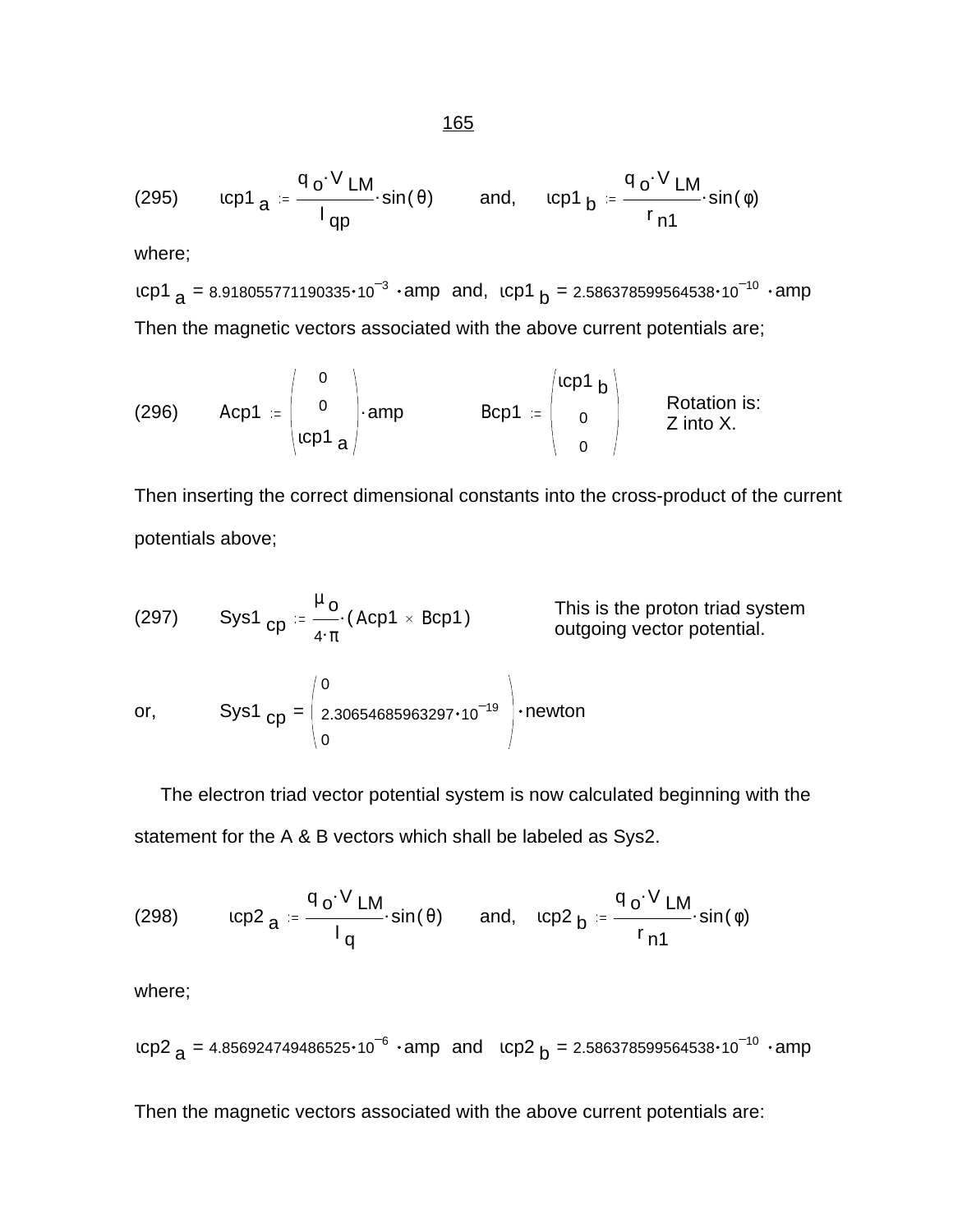(299) 
$$
Acp2 := \begin{pmatrix} acp2 \ a \ 0 \end{pmatrix}
$$
  $BCp2 := \begin{pmatrix} 0 \ 0 \ acp2 \end{pmatrix}$ amp Rotation is:  
 $acp2 = \begin{pmatrix} 0 \ 0 \ acp2 \end{pmatrix}$ amp  $X$  into  $Z$ .

 Then again inserting the correct dimensional constants for the electron triad cross-product of the current potentials above;

(300) 
$$
Sys2_{cp} := \frac{\mu_0}{4 \cdot \pi} \cdot (Acp2 \times Bcp2)
$$
 This is the electron trial  
system outgoing vector potential.

or, 
$$
Sys2_{cp} = \begin{pmatrix} 0 \\ -1.25618462317673 \cdot 10^{-22} \\ 0 \end{pmatrix}
$$
 newton

 Then the total electrogravitational interaction force between a proton and an electron at the  $r_{n1}$  orbital of the element Hydrogen is;

(301) 
$$
F_{gep} = Sys1_{cp} \cdot \mu_0 \cdot Sys2_{cp}
$$
  
or, 
$$
F_{gep} = -3.641041417148494 \cdot 10^{-47} \cdot newton^2 \cdot \left(\frac{henry}{m}\right)
$$

Let us now calculate the classical electrogravitational force for the same parameters involving a proton-electron:

(302) 
$$
F_G := \frac{G \cdot m \cdot m}{r \cdot n^2} \quad \text{or,} \quad F_G = 3.630609029167211 \cdot 10^{-47} \cdot \text{newton}
$$

 The (henry/m) term is a hidden term and is a quantum constant expression and only one Newton term is relevant to normal space measurements that have been made to date. Therefore it is suggested herein that the electrogravitational expression is the more correct one since it contains all the terms that relate to the

166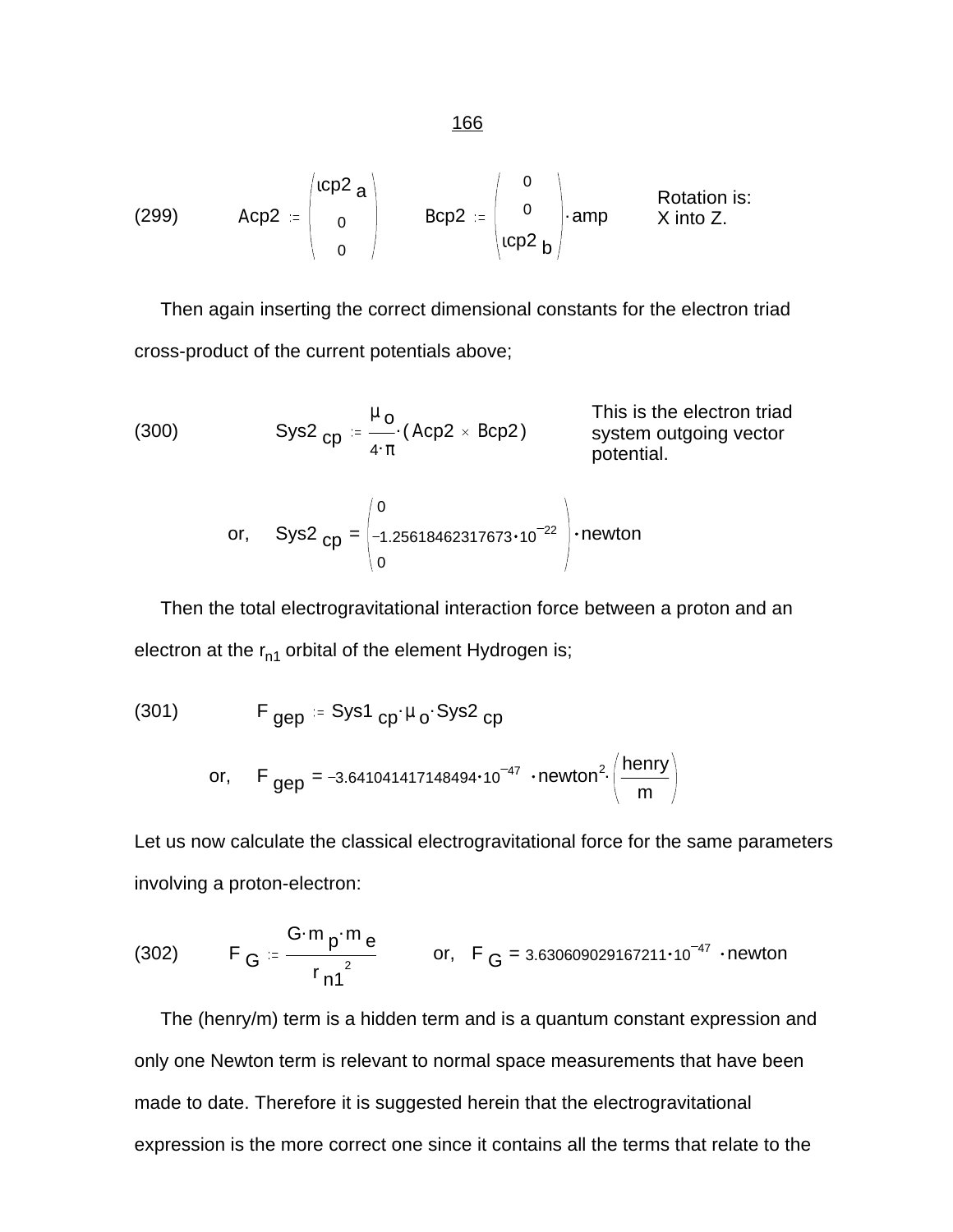total electrogravitational interaction. It is also to be noted that charge polarity is not a factor since a (+) charge going in a given direction has the B field given as conforming to the right- hand rule and thus the force vector potential is in the same direction as a (-) charge going in the same direction as the (+) charge but has the B field going in a direction opposite to the right-hand rule. Thus the charge polarity is arbitrary and only the fact that vector potential forces are based on the right-hand triad system as previously presented need be considered in their calculation.

 The above counters one of the common arguments against electromagnetic forces being applicable to the gravitational action due to the fact that the electron-proton force is different than the electron-electron force at the same considered distance using the classical gravitational equation as compared to the fact that the classical electrostatic force equation gives the same force since it is simply based on charge potential which is the same for a proton as it is for an electron. The previously presented equation (291) of this chapter proves that the superposition of a charge (q<sub>o</sub><sup>2</sup>) coupled to  $\mu_{\rm o}$  over 4\*pi\*l<sub>q</sub> yields the mass of the electron exactly where I<sub>q</sub> is the classical radius of the electron and where Iq is also directly proportional to the Lorentz statement for relativistic length contraction as the electron is approaching the speed of light in free space. Thus mass will increase also as l<sub>q</sub> decreases.

 I have often read of the curvature of space causing two objects to attract each other wherein the analogy of a bowling ball on a mattress or elastic surface creates a dent in that surface and then if a baseball or golf ball were to also be placed on that same surface in a proximate position to the bowling ball the curvature of the surface

процесси в последници в 167 године в 167 године в 167 године в 167 године в 167 године в 167 године в 167 годин<br>В 167 године в 167 године в 167 године в 167 године в 167 године в 167 године в 167 године в 167 године в 167